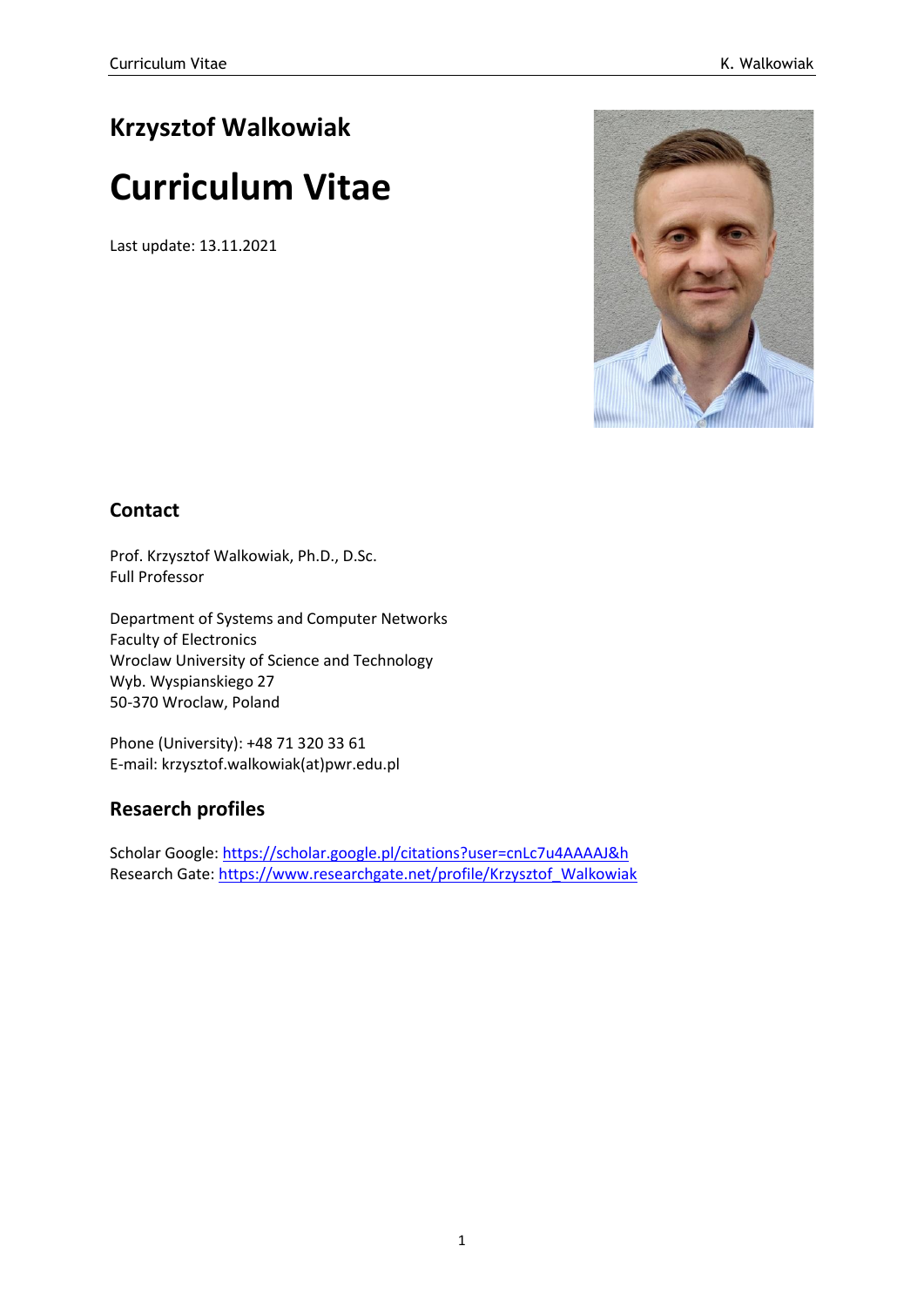### **Table of Contents**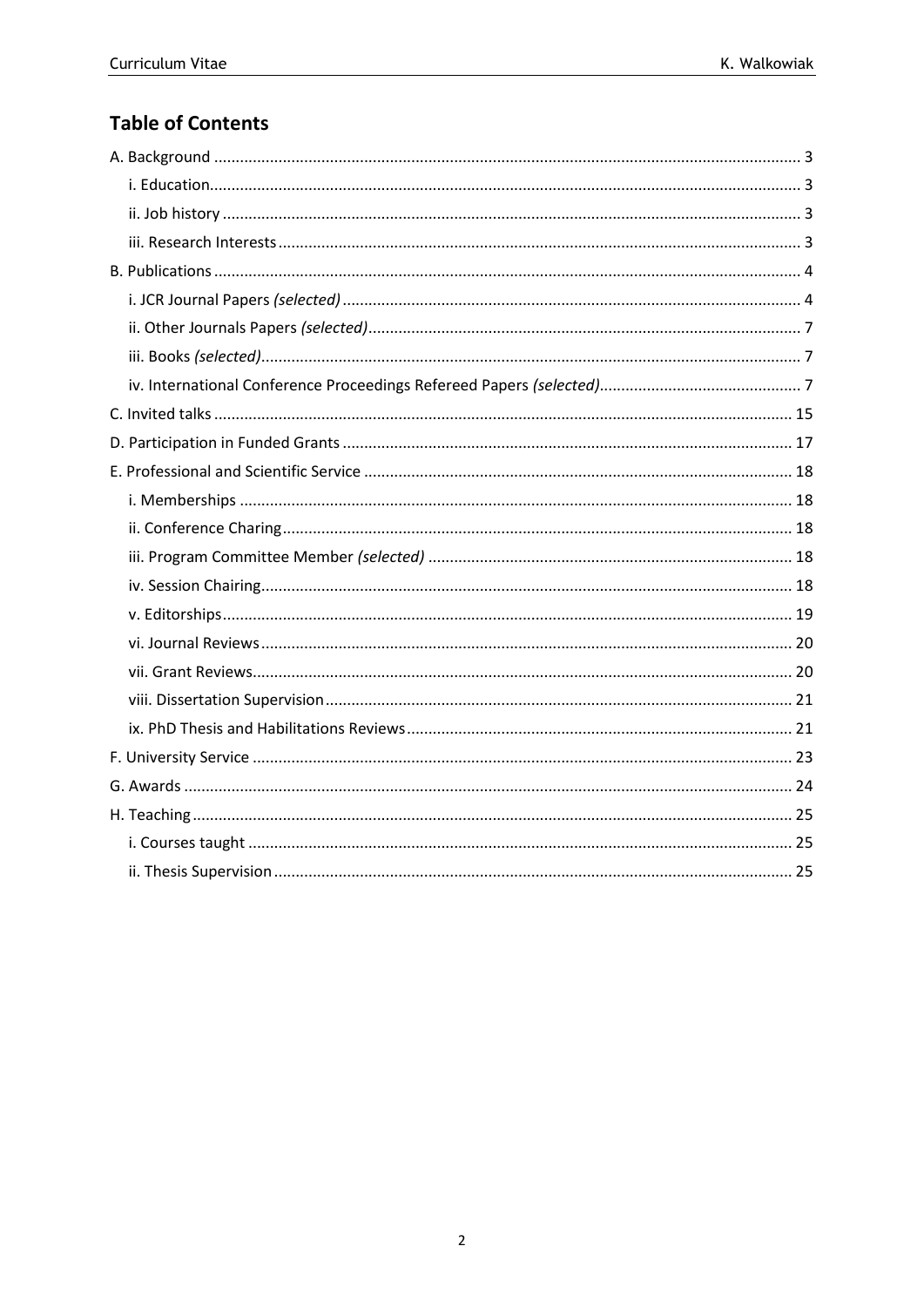# <span id="page-2-0"></span>**A. Background**

#### <span id="page-2-1"></span>**i. Education**

- 2017: Professorship in Technical Science, President of Poland.
- 2008: D.Sc. (habilitation) in Computer Science, Wroclaw University of Technology, ("Unicast and Anycast Flows Assignment in Survivable Connection-Oriented Networks").
- 2000: Ph.D. in Computer Science, Wroclaw University of Technology, ("Optimization of Virtual Paths in Survivable ATM Networks". Supervisor: Prof. A. Kasprzak).
- 1997: M.Sc. in Computer Science, Wroclaw University of Technology, distinguished ("Design of ATM Metropolitan Area Networks").
- 1992-1997: Studies in computer science at Wroclaw University of Technology, Faculty of Electronics (Field of study: Computer Science, Specialization: Computer Networks). Final grade: Very Good, distinguished, 1st Rank in the Faculty of Electronics.

### <span id="page-2-2"></span>**ii. Job history**

1997-now: Wroclaw University of Science and Technology, Faculty of Electronics, Department of Systems and Computer Networks:

| $-2017 - now:$   | <b>Full Professor</b>      |
|------------------|----------------------------|
| $-2009 - 2017$ : | <b>Associate Professor</b> |
| $-2001 - 2009$ : | <b>Assistant Professor</b> |
| $-1997-2001$ :   | Research Assistant         |
|                  |                            |

2000-now: IT consulting projects conducted for big Polish companies (e.g., PZU, PKO BP, TP SA, Ernst&Young, BOŚ Bank, BNP, Energa, Skanska)

#### <span id="page-2-3"></span>**iii. Research Interests**

- $\checkmark$  Network optimization
- $\checkmark$  Machine learning methods for networking
- $\checkmark$  Application-aware networking
- $\checkmark$  Cognitive optical networks
- ✓ 5G networks
- ✓ Optical networks (Elastic Optical Networks, Space Division Multiplexing)
- ✓ Network survivability
- $\checkmark$  Soft optimization methods
- ✓ Distributed computing systems (cloud computing, data centers, P2P)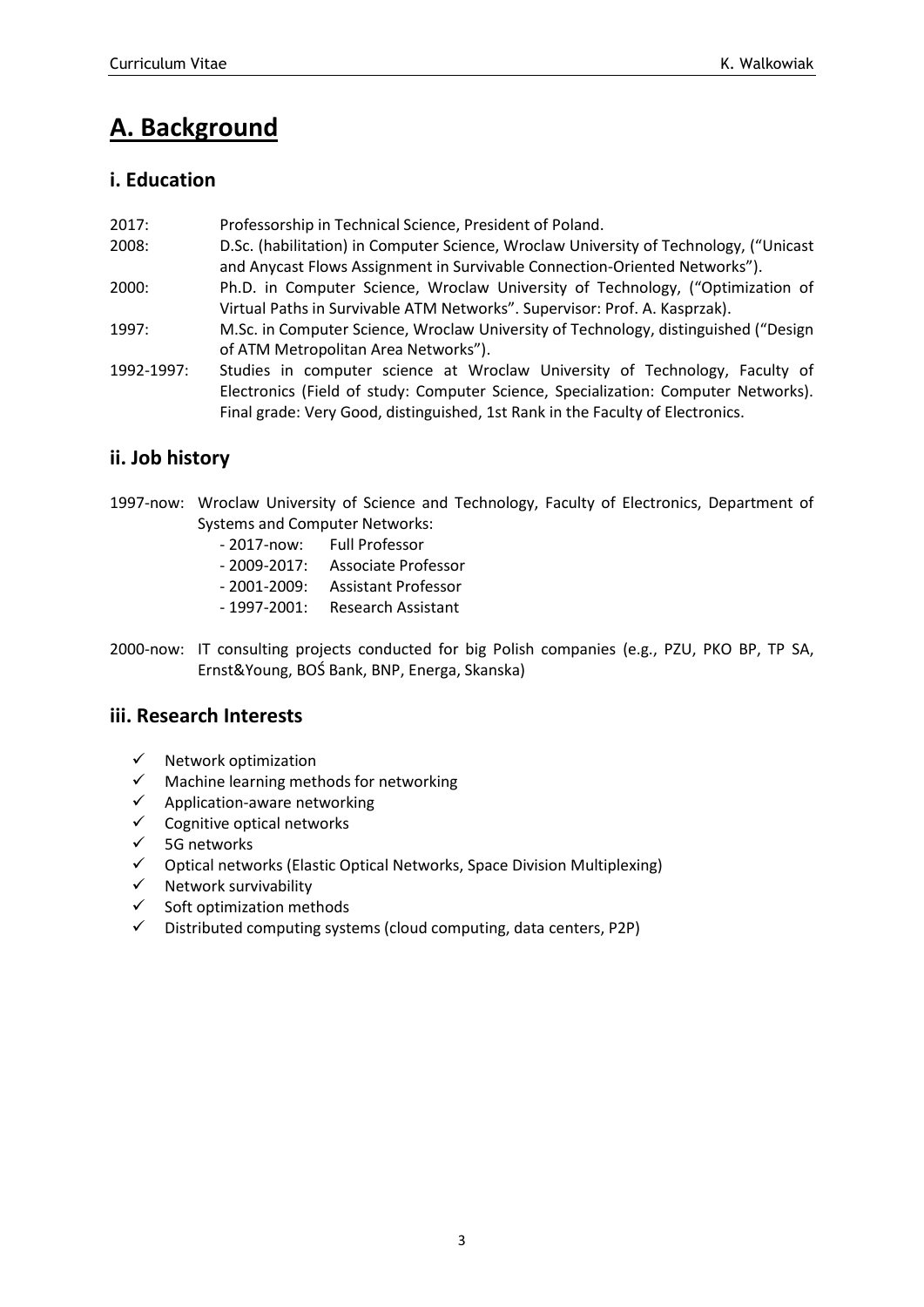## <span id="page-3-0"></span>**B. Publications**

Over 280 articles in journals, international and local conference proceedings, including over 60 papers published in JCR (Journal Citation Reports) journals.

### <span id="page-3-1"></span>**i. JCR Journal Papers** *(selected)*

- 1. Barbosa F., De Sousa A., Agra A., Walkowiak K., Goścień R., RMSA algorithms resilient to multiple node failures in dynamic EONs, *Optical Switching and Networking*, Vol. 42, 2021.
- 2. Szostak D. Włodarczyk A., Walkowiak K. Machine learning classification and regression approaches for optical network traffic prediction, *Electronics*, Vol. 10, No. 13, 2021.
- 3. Przewoźniczek M., Goścień R., Lechowicz P., Walkowiak K., Metaheuristic Algorithms with Solution Encoding Mixing for Effective Optimization of SDM Optical Networks, *Engineering Applications of Artificial Intelligence*, Vol. 95, 2020.
- 4. Aibin M., Walkowiak K., Monte Carlo Tree Search with Last-Good-Reply Policy for Cognitive Optimization of Cloud‑Ready Optical Networks, *Journal of Network and Systems Management*, 2020.
- 5. Walkowiak K., Klinkowski M., Włodarczyk A., Kasprzak A., Predeployment of Transponders for Dynamic Lightpath Provisioning in Translucent Spectrally–Spatially Flexible Optical Networks, *Applied Sciences*, Vol. 10, No. 8, 2020.
- 6. Kmiecik W., Walkowiak K., A performance study of dynamic routing algorithm for SDM translucent optical networks with assistive storage, *Optical Switching and Networking*, Vol. 38, 2020.
- 7. Przewoźniczek M., Walkowiak K., Sen A., Lechowicz P., Komarnicki M., Splitting the fitness and penalty factor for temporal diversity increase in practical problem solving, *Expert Systems with Applications*, Vol. 145, 2020.
- 8. Lechowicz P., Tornatore M., Włodarczyk A., Walkowiak K., Fragmentation Metrics and Fragmentation-Aware Algorithm for Spectrally/Spatially-Flexible Optical Networks, *Journal of Optical Communications and Networking*, Vol. 12 , No. 5, pp. 133-145, 2020.
- 9. Klinkowski M., Ksieniewicz P., Jaworski M., Zalewski G., Walkowiak K., Machine Learning Assisted Optimization of Dynamic Crosstalk-Aware Spectrally-Spatially Flexible Optical Networks, *IEEE Journal of Lightwave Technology*, Vol. 38, No. 7, pp. 1625-1635, 2020.
- 10. Lechowicz P., Goścień R., Rumipamba-Zambrano R., Perello J., Spadaro S., Walkowiak K., Greenfield Gradual Migration Planning toward Spectrally-Spatially Flexible Optical Networks, *IEEE Communications Magazine*, Vol. 57, No. 10, pp. 14-19, 2019.
- 11. Klinowski M., Walkowiak K., An Efficient Optimization Framework for Solving RSSA Problems in Spectrally and Spatially Flexible Optical Networks, *IEEE/ACM Transactions on Networking*, Vol. 27, No. 4, pp. 1474-1486, 2019.
- 12. Przewoźniczek M., Walkowiak K., Sen A., Lechowicz P., Komarnicki M., The transformation of the k-Shortest Steiner trees search problem into binary dynamic problem for effective evolutionary methods application, *Information Sciences*, Vol. 479, pp. 1-19, 2019.
- 13. Ksieniewicz P., Woźniak M., Cyganek B., Kasprzak A., Walkowiak K., Data stream classification using active learned neural networks, *Neurocomputing*, vol. 353, pp. 74-82, 2019.
- 14. Lechowicz P., Walkowiak K., Klinkowski M., Greedy randomized adaptive search procedure for joint optimization of unicast and anycast traffic in spectrally-spatially flexible optical networks, *Computer Networks*, Vol. 146, pp. 167-182, 2018.
- 15. Walkowiak K., Lechowicz P., Klinkowski M., Dynamic Routing in Spectrally-Spatially Flexible Optical Networks with Back-to-Back Regeneration, *IEEE/OSA Journal of Optical Communications and Networking*, Vol. 10, No. 5, pp. 523-534, 2018.
- 16. Goścień R, Walkowiak K., On the Efficiency of Survivable Flex-grid SDM Networks, *IEEE Journal of Lightwave Technology*, Vol. 36, No. 10, pp. 1815-1823, 2018.
- 17. Klinkowski M., Lechowicz P., Walkowiak K., Survey of resource allocation schemes and algorithms in spectrally-spatially flexible optical networking, *Optical Switching and Networking*, Vol. 27, No. 1, pp. 58–78, 2018.
- 18. Goścień R., Walkowiak K., A column generation technique for routing and spectrum allocation in cloud-ready survivable elastic optical networks, *International Journal of Applied Mathematics and Computer Science*, Vol. 27, No. 3, pp. 591-603, 2017.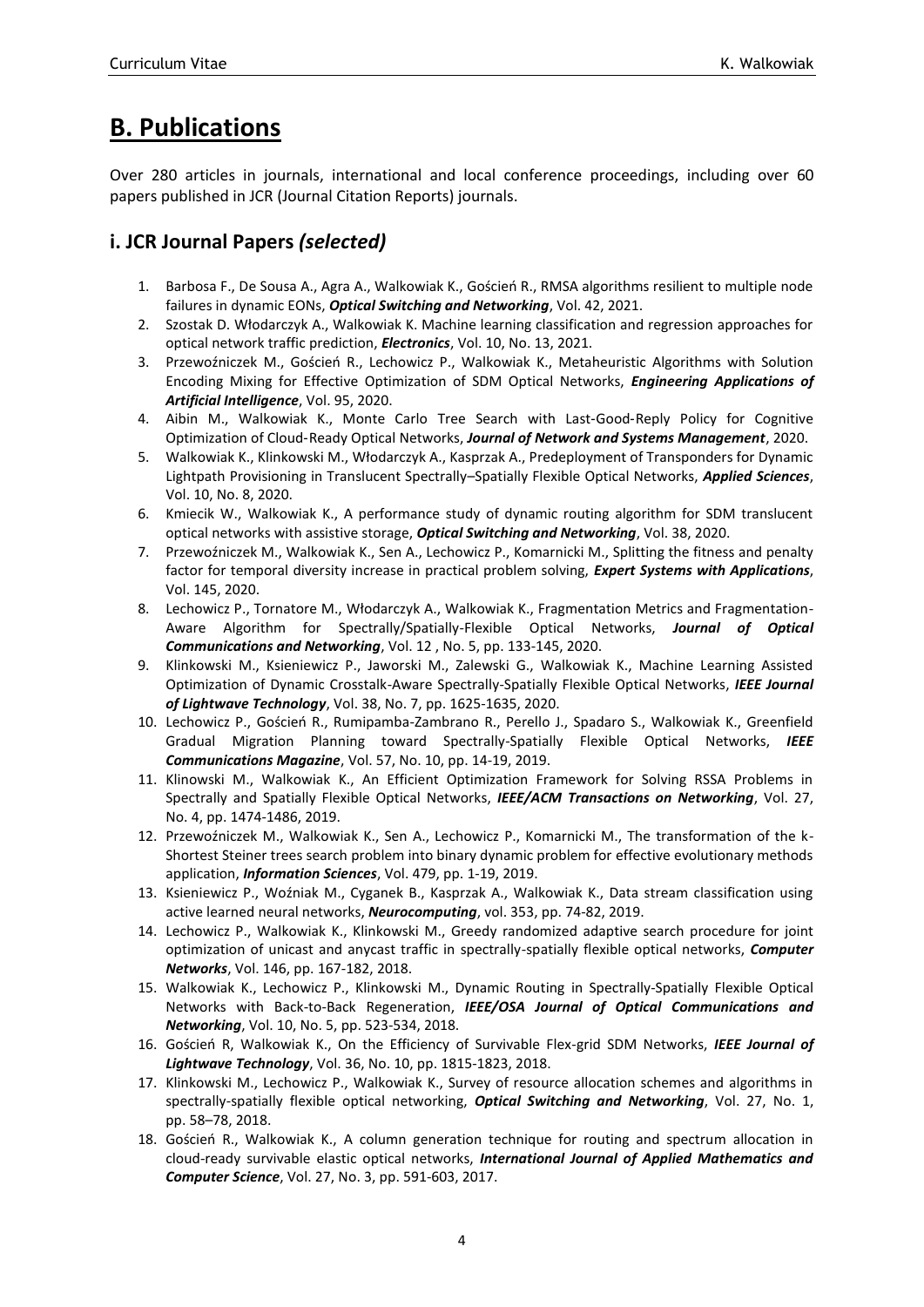- 19. Przewoźniczek M., Walkowiak K., Aibin M., The Evolutionary Cost Of Baldwin Effect in the Routing And Spectrum Allocation Problem in Elastic Optical Networks, *Applied Soft Computing*, vol. 52, pp. 843-862, 2017.
- 20. Goścień R., Walkowiak K., Modeling and optimization of data center location and routing and spectrum allocation in survivable elastic optical networks, *Optical Switching and Networking*, Vol. 23, Part 2, pp. 129–143, 2017.
- 21. Aibin M., Walkowiak K., Sen A., Software-Defined Adaptive Survivability for Elastic Optical Networks, *Optical Switching and Networking*, Vol. 23, Part 2, pp. 85–96, 2017.
- 22. Klinkowski M., Żotkiewicz M., Walkowiak K., Pióro M., Ruiz M., Velasco L., Solving Large Instances of the RSA Problem in Flexgrid Elastic Optical Networks, *IEEE/OSA Journal of Optical Communications and Networking*, Vol. 8, No. 5, pp. 320–330, 2016.
- 23. Klinkowski M., Walkowiak K., On Performance Gains of Flexible Regeneration and Modulation Conversion in Translucent Elastic Optical Networks with Super-channel Transmission, *IEEE Journal of Lightwave Technology*, Vol. 34, No. 23, 2016.
- 24. Perelló J., Walkowiak K., Klinkowski M., Spadaro PP., Careglio D., Joint Content Placement and Lightpath Routing and Spectrum Assignment in CDNs over Elastic Optical Network Scenarios, *Computer Communications*, Vol. 77, pp. 72–84, 2016.
- 25. Goścień R., Walkowiak K., Tornatore M., Survivable multipath routing of anycast and unicast traffic in elastic optical networks, *IEEE/OSA Journal of Optical Communications and Networking*, Vol. 8, No. 6, pp. 343–355, 2016.
- 26. Cyganek B., Graña M., Krawczyk B., Kasprzak A., Porwik P., Walkowiak K., Woźniak M., A Survey of Big Data Issues in Electronic Health Record Analysis, *Applied Artificial Intelligence*, Vol. 30 , No. 6, pp. 497-520, 2016.
- 27. Tornatore M., Rottondi C., Goścień R., Walkowiak K., Rizzelli G. and Morea A., On the Complexity of Routing and Spectrum Assignment in Flexible-Grid Ring Networks, *IEEE/OSA Journal of Optical Communications and Networking*, Vol. 7, Issue 2, pp. A256–A267, 2015.
- 28. Walkowiak K., Charewicz W., Donajski M., Rak J., Metaheuristic Algorithms for Optimization of Resilient Overlay Computing Systems, *Logic Journal of IGPL*, Vol. 23, No. 1, pp. 31-44, 2015.
- 29. Goścień R., Walkowiak K., Klinkowski M., Tabu Search Algorithm for Routing, Modulation and Spectrum Allocation in Elastic Optical Network with Anycast and Unicast Traffic, *Computer Networks*, Vol. 79, pp. 148-165, 2015.
- 30. Kmiecik W., Walkowiak K., Flow Assignment (FA) and Capacity and Flow Assignment (CFA) Problems for Survivable Overlay Multicasting in Dual Homing Network, *Telecommunication Systems*, Vol. 60., No. 4., pp. 553–565, 2015.
- 31. Rak J., Pickavet M., Trivedi K., Lopez J., Koster A., Sterbenz J., Cetinkaya E., Gomes T., Gunkel M., Walkowiak K., Staessens D., Future Research Directions in Design of Reliable Communication Systems, *Telecommunication Systems*, Vol. 60., No. 4., pp. 423–450, 2015.
- 32. Przewoźniczek M., Goścień R., Walkowiak K., Klinkowski M., Towards solving practical problems of large solution space using a novel pattern searching hybrid evolutionary algorithm – An elastic optical network optimization case study, *Expert Systems with Applications*, Vol. 21, Issue 21, pp. 7781–7796, 2015.
- 33. Kucharzak M., Walkowiak K., Kopeć, P. Bulira D., Kasprzak A., Integer Programming, Constraint Programming, and Metaheuristic Approaches for Static Optimization of Anycast Flows in Elastic Optical Networks, *Networks*, Vol. 66, No. 4, pp. 253–266, 2015.
- 34. Goścień R., Walkowiak K., Klinkowski M., Rak J., Protection in Elastic Optical Networks, *IEEE Network*, Vol. 29, No. 6, pp. 88-96, 2015.
- 35. Smutnicki A., Walkowiak K., A Heuristic Approach to Working and Spare Capacity Optimization for Survivable Anycast Streaming Protected by p-Cycles, *Telecommunication Systems*, Vol. 56, No. 1, pp. 141-156, 2014.
- 36. Kmiecik W., Goścień R., Walkowiak K., Klinkowski M., Two-layer optimization of survivable overlay multicasting in elastic optical networks, *Optical Switching and Networking*, 2014, [Vol. 14, Part 2,](http://www.sciencedirect.com/science/journal/15734277/14/supp/P2) pp. 164–178, 2014.
- 37. Goścień R., Walkowiak K., Klinkowski M., Distance-adaptive transmission in cloud-ready elastic optical networks, *IEEE/OSA Journal of Optical Communications and Networking*, Vol. 6, No. 10, pp. 816-828, 2014.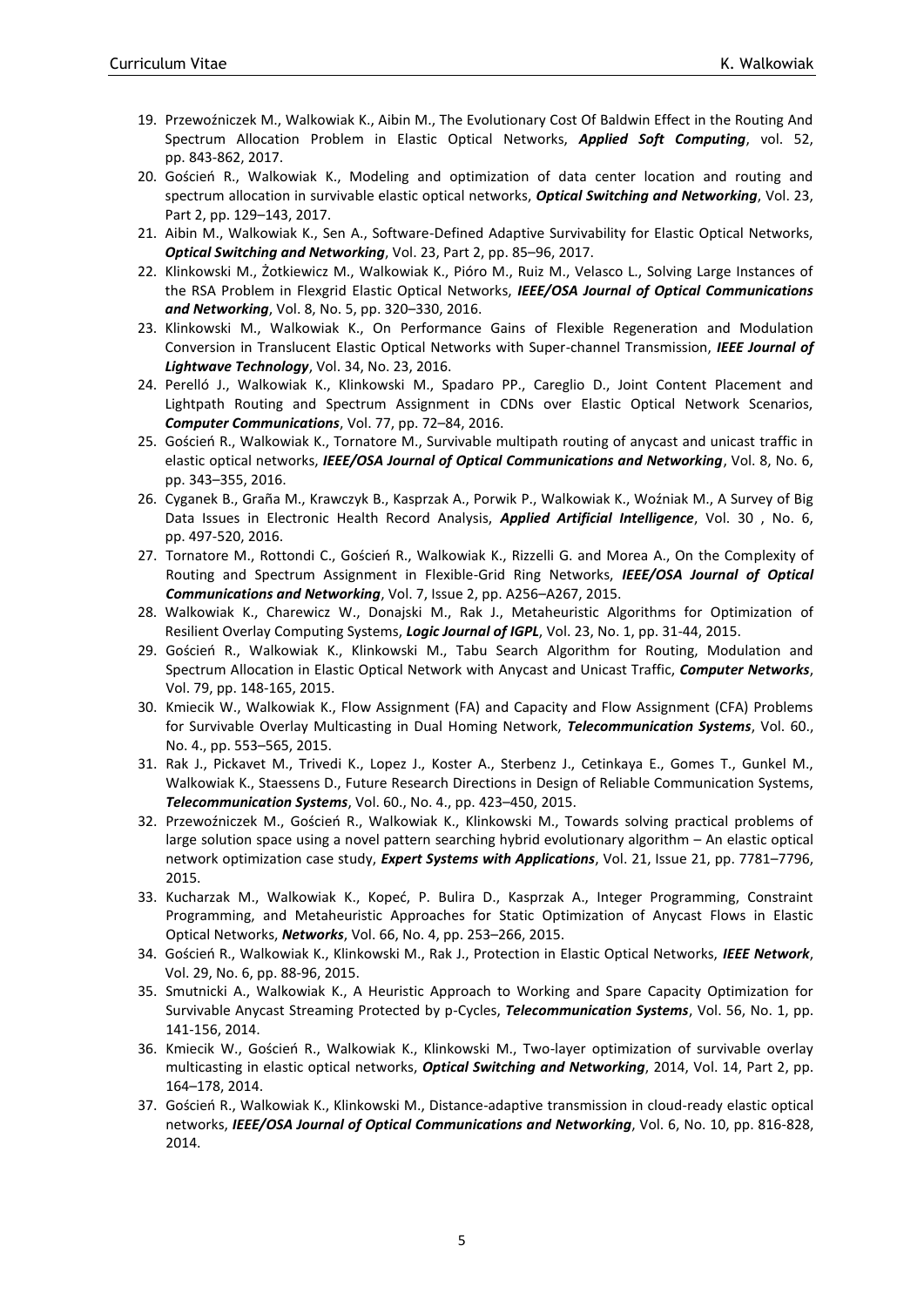- 38. Kucharzak M., Walkowiak K., Modeling and Optimization of Maximum Flow Survivable Overlay Multicast with Predefined Routing Trees, *Telecommunication Systems*, Vol. 56, No. 1, pp. 121-139, 2014.
- 39. Ellinas E., Papadimitriou D., Rak J., Staessens D., Sterbenz J., Walkowiak K., Practical issues for the implementation of survivability and recovery techniques in optical networks, *Optical Switching and Networking*, 2014[, Vol. 14, Part 2,](http://www.sciencedirect.com/science/journal/15734277/14/supp/P2) pp. 179–193, 2014.
- 40. Walkowiak K., Rak J., Simultaneous Optimization of Unicast and Anycast Flows and Replica Location in Survivable Optical Networks, *Telecommunication Systems*, Vol. 52, No. 2, pp. 1043-1055, 2013.
- 41. Klinkowski M., Walkowiak K., On Advantages of Elastic Optical Networks for Provisioning of Cloud Computing Traffic, *IEEE Network*, Vol. 27, No. 6, pp. 44-51, 2013.
- 42. Chmaj G., Walkowiak K., A P2P computing system for overlay networks, *Future Generation Computer Systems*, Vol. 29, No. 1, pp. 242-249, 2013.
- 43. Walkowiak K., Przewoźniczek M., Pająk K., Heuristic Algorithms for Survivable P2P Multicasting, *Applied Artificial Intelligence*, Vol. 27, No. 4, pp.278–303, 2013.
- 44. Kmiecik W., Walkowiak K., Metaheuristic Algorithms for Optimization of Survivable Multicast Overlay in Dual Homing Networks, *Cybernetics and Systems*, Vol. 44, No. 6-7, pp. 606-626, 2013.
- 45. Rak J., Walkowiak K., Reliable Anycast and Unicast Routing: Protection against Attacks, *Telecommunication Systems*, Vol. 52, No. 2, pp. 889-906, 2013.
- 46. Kacprzak T., Walkowiak K., Woźniak M., Optimization of Overlay Distributed Computing Systems for Multiple Classifier System – Heuristic Approach, *Logic Journal of IGPL*, Vol. 20, No. 4, pp. 677-688, 2012.
- 47. Chmaj G., Walkowiak K., Tarnawski M., Kucharzak M., Heuristic Algorithms for Optimization of Task Allocation and Result Distribution in Peer-to-Peer Computing Systems, *International Journal of Applied Mathematics and Computer Science*, Vol. 22, No. 3, 733–748, 2012.
- 48. Chmaj G., Walkowiak K., Decision Strategies for a P2P Computing System, *Journal of Universal Computer Science*, Vol. 18, No. 5, pp. 599-622, 2012.
- 49. Przewoźniczek M., Walkowiak K., Woźniak M., Optimizing distributed computing systems for k-nearest neighbors classifiers - evolutionary approach, *Logic Journal of IGPL*, Vol. 19, No. 2., pp. 357-372, 2011.
- 50. Walkowiak K., Przewoźniczek M., Modeling and optimization of survivable P2P multicasting, *Computer Communications*, Vol. 34, No. 12, pp. 1410-1424, 2011.
- 51. Klinkowski M., Walkowiak K., Routing and Spectrum Assignment in Spectrum Sliced Elastic Optical Path Network, *IEEE Communications Letters*, Vol. 15., No. 8, pp. 884–886, 2011.
- 52. Gładysz J., Walkowiak K., Design of MPLS over DWDM Architecture for Unicast and Anycast, *Lecture Notes in Computer Science*, Vol. 6294, Springer Verlag, pp. 172-183, 2010.
- 53. Walkowiak K., Anycasting in connection-oriented computer networks: models, algorithms and results, *International Journal of Applied Mathematics and Computer Science*, Vol. 20, No. 2, pp. 207-220, 2010.
- 54. Walkowiak K., Lagrangean Heuristic for Primary Routes Assignment in Survivable Connection-Oriented Networks, *Computational Optimization and Applications*, Vol. 40, No. 2, pp. 119-141, 2008.
- 55. Walkowiak K., A Unified Approach to Survivability of Connection-Oriented Networks, *Lecture Notes in Computer Science*, Vol. 3733, Springer Verlag, pp. 3-12, 2005.
- 56. Walkowiak K., QoS Dynamic Routing in Content Delivery Networks, *Lecture Notes in Computer Science*, Vol. 3462, Springer Verlag, pp. 1120-1132, 2005.
- 57. Przewoźniczek M., Walkowiak K., Evolutionary Algorithm for Congestion Problem in Connection-Oriented Networks, *Lecture Notes in Computer Science*, Vol. 3483, Springer Verlag, pp. 802-811, 2005.
- 58. Walkowiak K., Heuristic Algorithm for Anycast Flow Assignment in Connection-Oriented Networks, *Lecture Notes in Computer Science*, Vol. 3516, Springer Verlag, pp. 1092-1095, 2005.
- 59. Walkowiak K., A Branch and Bound Algorithm for Primary Routes Assignment in Survivable Connection Oriented Networks, *Computational Optimization and Applications*, Vol. 27, No. 1, pp. 149-171, 2004.
- 60. Walkowiak K., On Application of Ant Algorithms to Non-Bifurcated Multicommodity Flow Problem, *Lecture Notes in Computer Science*, Vol. 3070, Springer Verlag, pp. 922-927, 2004.
- 61. Walkowiak K., Survivable Online Routing for MPLS Traffic Engineering, *Lecture Notes in Computer Science*, Vol. 3266, Springer Verlag, pp. 288-297, 2004.
- 62. Walkowiak K., A New Method of Primary Routes Selection for Local Restoration, *Lecture Notes in Computer Science*, Vol. 3042, Springer Verlag, pp. 1024-1035, 2004.
- 63. Walkowiak K., A New Approach to Survivability of Connection Oriented Networks, *Lecture Notes in Computer Science*, Vol. 2657, Springer Verlag, pp. 501-510, 2003.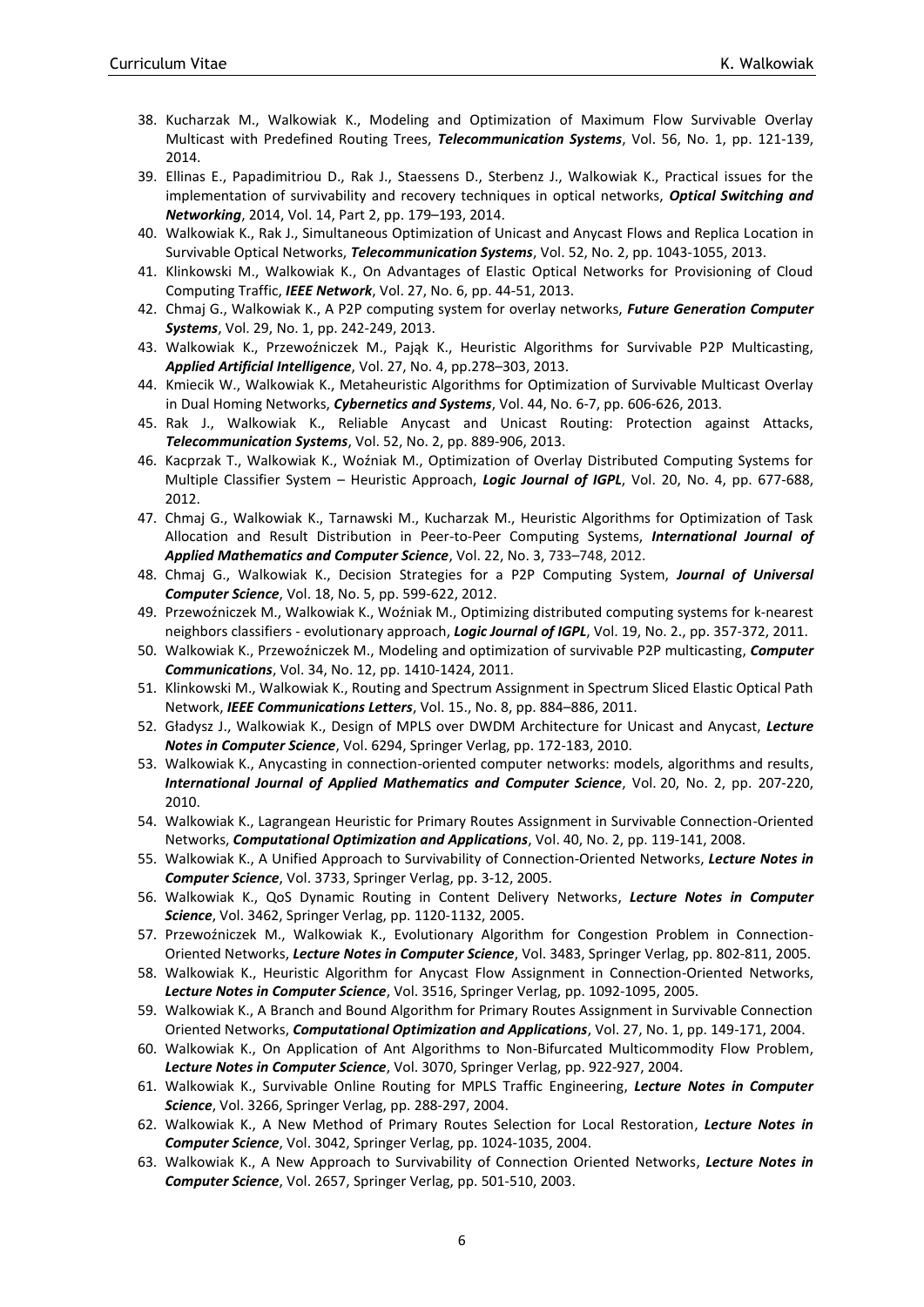### <span id="page-6-0"></span>**ii. Other Journals Papers and Chapters** *(selected)*

- 1. Goścień R., Ellinas G., Furdek M., Kolios P., Lechowicz P., Manousakis K., Savva G., Skorin-Kapov N., Walkowiak K.,Security-Aware Carrier Network Planning, pp. 193-217, in: *Guide to Disaster-Resilient Communication Networks*, Springer, 2020.
- 2. Walkowiak K., Woźniak M., Klinkowski M., Kmiecik W., Optical Networks for Cost-Efficient and Scalable Provisioning of Big Data Traffic, *International Journal of Parallel, Emergent and Distributed Systems*, Vol. 30, No. 1, pp. 15-28, 2015.
- 3. Walkowiak K., Kasprzak A., Andrusieczko K., Optimization of Overlay Computing Systems with Manyto-Many Transmissions, *Theoretical and Applied Informatics*, Vol. 24, No. 4, pp. 271-291, 2013.
- 4. Walkowiak K., A Lagrangean Relaxation Algorithm for Flow Optimization in Survivable MPLS Networks, Theoretical and Applied Informatics, Vol. 22, No. 1, pp. 19-47, 2010.
- 5. Walkowiak K., Maximizing residual capacity in connection-oriented networks, *Journal of Applied Mathematics and Decision Sciences*, Hindawi Publishing Corporation, 2006.
- 6. Przewoźniczek M., Walkowiak K., Quasi-hierarchical Evolution Algorithm for Flow Assignment in Survivable Connection-Oriented Networks, *International Journal of Applied Mathematics and Computer Science*, Vol. 16, No. 4, pp. 101-116., 2006.
- 7. Walkowiak K., Ant algorithm for flow assignment in connection-oriented networks, *International Journal of Applied Mathematics and Computer Science*, Vol. 15, No. 2, pp. 205-220, 2005.
- 8. Walkowiak K., Ant Algorithms for Solution of Graph Related optimization Problems, Journal of Applied Computer Science, Vol. 11, No. 2, pp. 83-97, 2003.
- 9. Walkowiak K., The Branch and Bound Algorithm for Backup Virtual Path Assignment in Survivable ATM Networks, *International Journal of Applied Mathematics and Computer Science*, Vol. 12, No. 2, pp. 257-268, 2002.

#### <span id="page-6-1"></span>**iii. Books** *(selected)*

- 1. Walkowiak K., Modeling and Optimization of Cloud-Ready and Content-Oriented Networks, Studies in Systems, Decision and Control, Vol. 56, *Springer Verlag*, 2016.
- 2. Walkowiak K., Modeling and optimization of computer networks, Textbook, Łódź, PRINTPAP, 2011.

#### <span id="page-6-2"></span>**iv. International Conference Proceedings Refereed Papers** *(selected)*

- 1. Walkowiak K, Goścień, R., Lechowicz P., Włodarczyk A., Comparison of Various Sharing Approaches in Survivable Translucent Optical Networks, Proceedings of the 2021 International Conference on Computer Communications and Networks ICCCN (Athens, Greece, 19-22 July, 2021), 2021.
- 2. Knapińska A., Lechowicz P., Walkowiak K., Machine-learning based prediction of multiple types of network traffic, Proceedings of the International Conference on Computational Science ICCS 2021 (Cracow, Poland, June 16-18, 2021), 2021.
- 3. Walkowiak K., Goścień R., Lechowicz P., Włodarczyk A., Klinkowski M., Transponder Placement for Dynamic Lightpath Provisioning in Survivable Translucent Optical Networks, Proceedings of the 22nd International Conference on Transparent Optical Networks ICTON 2020, (Bari, Italy, July 19-23, 2020), 2020.
- 4. Włodarczyk A., Lechowicz P., Szostak D., Walkowiak K., An Algorithm for Provisioning of Time-Varying Traffic in Translucent SDM Elastic Optical Networks, Proceedings of the 22nd International Conference on Transparent Optical Networks ICTON 2020, (Bari, Italy, July 19-23, 2020), 2020.
- 5. Szostak D., Walkowiak K., Włodarczyk A., Short-Term Traffic Forecasting in Optical Network using Linear Discriminant Analysis Machine Learning Classifier, Proceedings of the 22nd International Conference on Transparent Optical Networks ICTON 2020, (Bari, Italy, July 19-23, 2020), 2020.
- 6. Ksieniewicz P., Goścień R., Klinkowski M., Walkowiak K., Pattern recognition model to aid the optimization of dynamic spectrally-spatially flexible optical networks, Proceedings of the 20th International Conference on Computational Science ICCS 2020, (Amsterdam, Netherlands, June 3-5, 2020), 2020.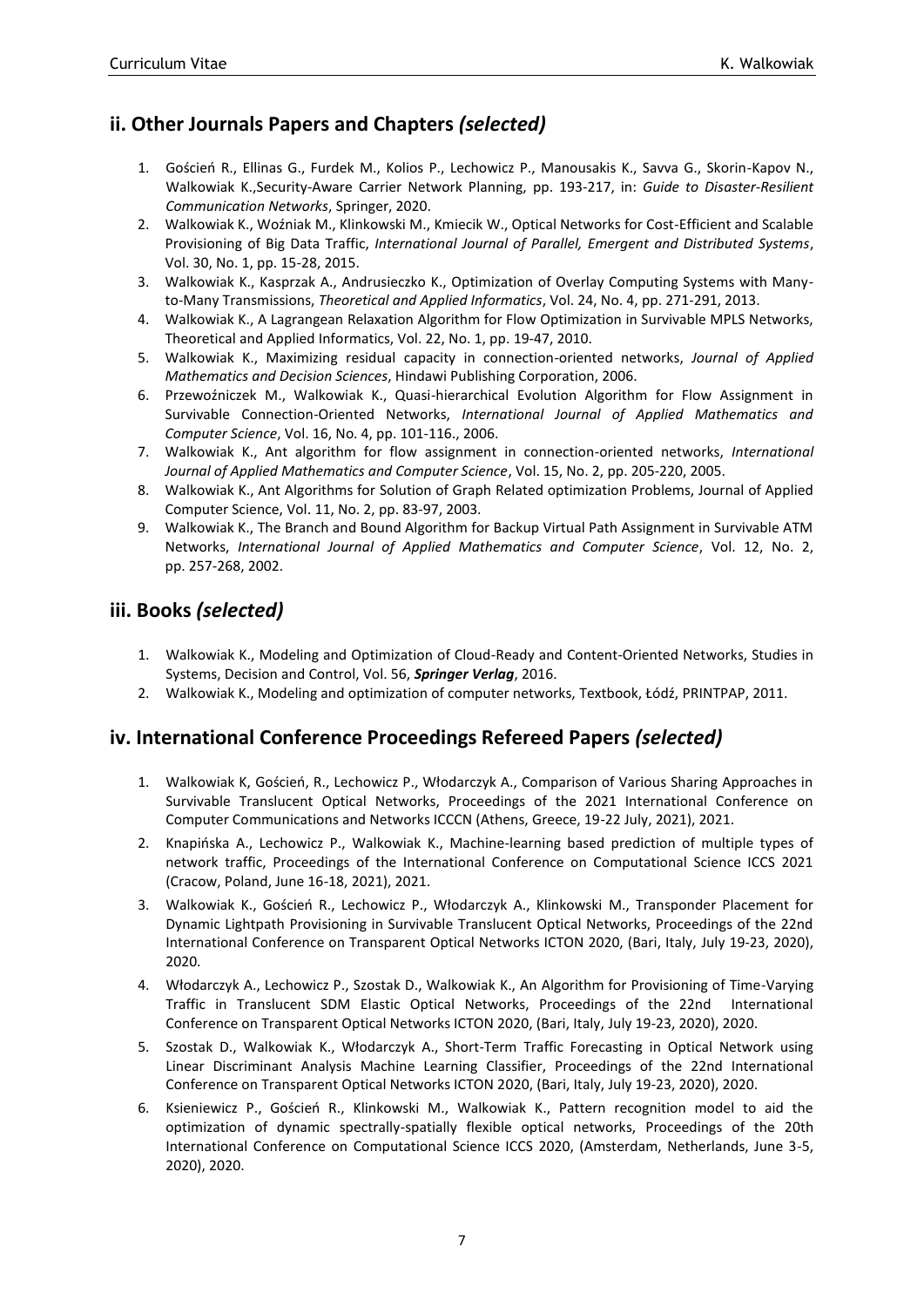- 7. Lechowicz P., Perello J., Spadaro S., Walkowiak K., Brown-field Gradual Migration Planning Toward Spectrally-Spatially Flexible Optical Networks, Proceedings of the 24th International Conference on Optical Network Design and Modeling ONDM 2020, (Barcelona, Spain, May 18-21, 2020), 2020.
- 8. Sen A., Zhou C., Mazumder A., Das A., Basu K., Walkowiak K., On the Number of Steiner Trees in a Graph, Proceedings of the 16th International Conference on the Design of Reliable Communication Networks DRCN 2020, (Milano, Italy, March 24-27, 2020), 2020.
- 9. Szostak D., Walkowiak K., Influence of Traffic Type on Traffic Prediction Quality in Dynamic Optical Networks with Service Chains, Proceedings of the Polskie Porozumienie na Rzecz Rozwoju Sztucznej Inteligencji PP-RAI 2019 (Wroclaw, Poland, October 16-18, 2019), 2019.
- 10. Ksieniewicz P., Klinkowski M., Walkowiak K., Employing supervised learning algorithms in the task of dynamic spectrally-spatially flexible optical networks optimization, Proceedings of the Polskie Porozumienie na Rzecz Rozwoju Sztucznej Inteligencji PP-RAI 2019 (Wroclaw, Poland, October 16-18, 2019), 2019.
- 11. Barbosa F., de Sousa A., Agra A., Walkowiak K., Goścień, A RMSA Algorithm Resilient to Multiple Node Failures on Elastic Optical Networks, Proceedings of the 11th International Workshop on Reliable Networks Design and Modeling RNDM 2019 (Nicosia, Cyprus, October 14-16, 2019), 2019.
- 12. Walkowiak K., Goścień R., Lechowicz P., Włodarczyk A., Klinkowski M., Data Analytics for Redimensioning of SDM Links in Spectrally-Spatially Flexible Optical Networks, Proceedings of the OSA Advanced Photonics Congress (AP), (Burlingame, US, July29-August 1, 2019), 2019.
- 13. Walkowiak K., Włodarczyk A., Klinkowski M., Effective Worst-Case Crosstalk Estimation for Dynamic Translucent SDM Elastic Optical Networks, Proceedings of the IEEE International Conference on Communications ICC 2019, (Shanghai, China, May 20-24, 2019), 2019.
- 14. Szostak D., Walkowiak K., Machine Learning Methods for Traffic Prediction in Dynamic Optical Networks with Service Chains, Proceedings of the 21th International Conference on Transparent Optical Networks ICTON 2019, (Angers, France, July 9-13, 2019), 2019.
- 15. Walkowiak K., Goścień R., Lechowicz P., Włodarczyk A., Klinkowski M., Data Analytics for Improving Performance of Spectrally-Spatially Flexible Optical Networks, Proceedings of the 21th International Conference on Transparent Optical Networks ICTON 2019, (Angers, France, July 9-13, 2019), 2019.
- 16. Lechowicz P., Tornatore M., Włodarczyk A. Walkowiak K., Fragmentation Metrics in Spectrally-Spatially Flexible Optical Networks, Proceedings of the 23th International Conference on Optical Network Design and Modeling ONDM 2019, (Athens, Greece, May 13-16, 2019), 2019.
- 17. Walkowiak K., Włodarczyk A., Klinkowski M., Effective Worst-Case Crosstalk Estimation for Dynamic Translucent SDM Elastic Optical Networks, Proceedings of the IEEE International Conference on Communications ICC 2019, (Shanghai, China, May 20-24, 2019), 2019.
- 18. Lechowicz P., Rumipamba-Zambrano R., Perelló J., Spadaro S., Walkowiak K., Inter-Core Crosstalk Impact on Migration Planning from Elastic Optical Networks to Spectrally-Spatially Flexible Optical Networks, Proceedings of the Optical Fiber Communication Conference and Exposition OFC 2019, (San Diego, US, March 3-7, 2019), 2019.
- 19. Walkowiak K., Lechowicz P., Klinkowski M., Transceiver Sharing in Survivable Spectrally-Spatially Flexible Optical Networks, Proceedings of the IEEE Global Communications Conference Globecom 2018 (Abu Dhabi, UAE, December 9-13, 2018), 2018.
- 20. Lechowicz P., Rumipamba-Zambrano R., Perelló J., Spadaro S., Walkowiak K., Migration Planning from Elastic Optical Networks to Spectrally-Spatially Flexible Optical Networks, *Proceedings of the International Conference on Photonics in Switching and Computing PSC 2018*, (Limassol, Cyprus, September 19-21, 2018), 2018.
- 21. Walkowiak K., Lechowicz P., Klinkowski M., Survivable Routing in Spectrally-Spatially Flexible Optical Networks with Back-to-Back Regeneration, *Proceedings of the 10th International Workshop on Reliable Networks Design and Modeling RNDM 2018*, (Longyearbyen, Svalbard, Norway, August 27-29, 2018), 2018.
- 22. Aibin M., Walkowiak K., Monte Carlo Tree Search for Cross-Stratum Optimization of Survivable Inter-Data Center Elastic Optical Network, *Proceedings of the 10th International Workshop on Reliable Networks Design and Modeling RNDM 2018*, (Longyearbyen, Svalbard, Norway, August 27-29, 2018), 2018.
- 23. Walkowiak K., Klinkowski M., Lechowicz P., Scalability Analysis of Spectrally-Spatially Flexible Optical Networks with Back-to-Back Regeneration, *Proceedings of the 20th International Conference on Transparent Optical Networks ICTON 2018*, (Bucharest, Romania, July 1-5, 2018), 2018, paper Mo.B3.4.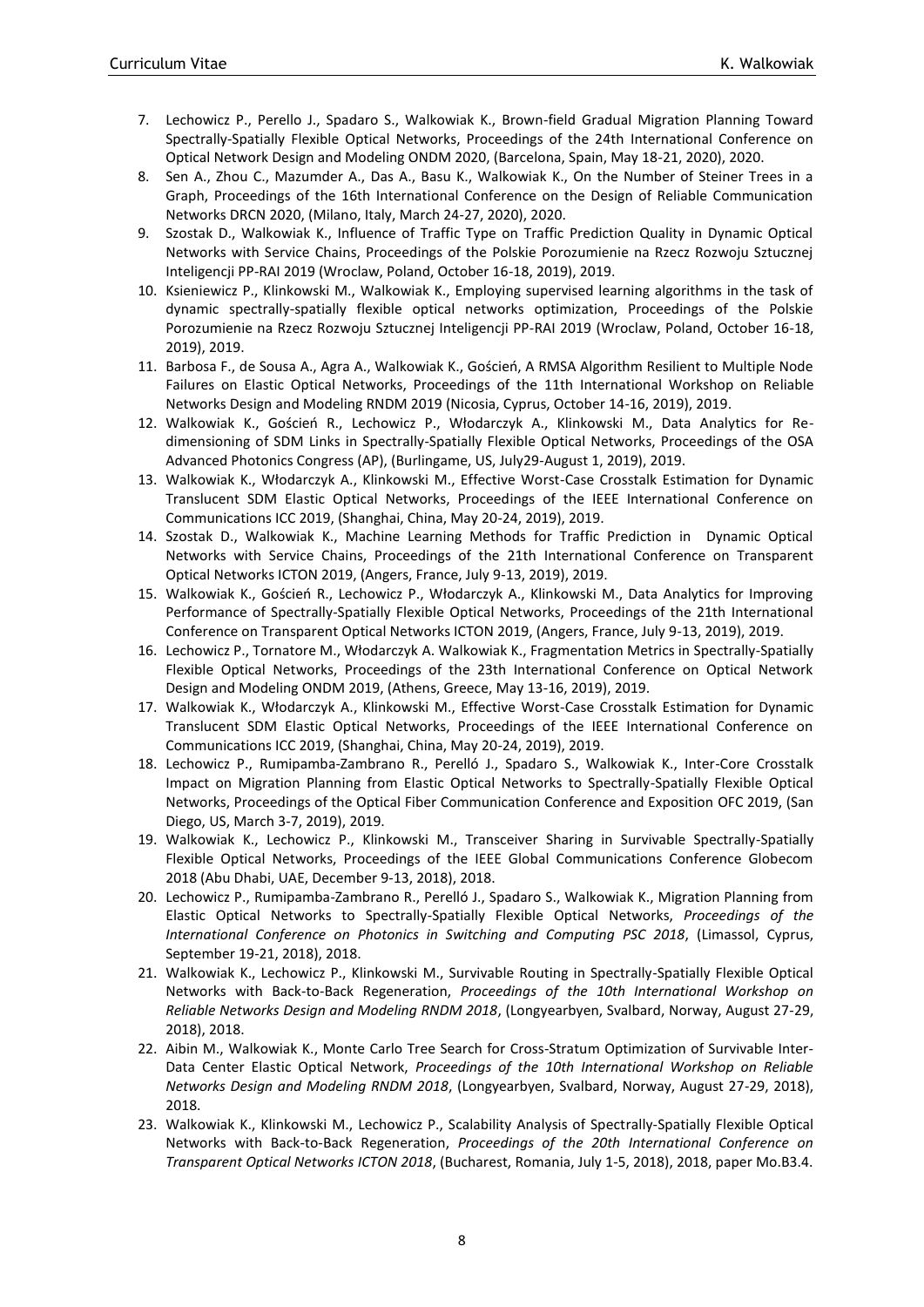- 24. Walkowiak K., Lechowicz P., Klinkowski M., Impact of Inter-Core Crosstalk on Performance of Spectrally-Spatially Flexible Optical Networks with B2B Regeneration, *Proceedings of the 20th International Conference on Transparent Optical Networks ICTON 2018*, (Bucharest, Romania, July 1-5, 2018), 2018, paper We.D1.4.
- 25. Klinkowski M., Walkowiak K., Impact of Crosstalk Estimation Methods on the Performance of Spectrally and Spatially Flexible Optical Networks, *Proceedings of the 20th International Conference on Transparent Optical Networks ICTON 2018*, (Bucharest, Romania, July 1-5, 2018), 2018, paper Mo.B3.3.
- 26. Klinkowski M., Zalewski G., Walkowiak K., Optimization of Spectrally and Spatially Flexible Optical Networks with Spatial Mode Conversion, *Proceedings of the 22th International Conference on Optical Network Design and Modeling ONDM 2018*, (Dublin, Ireland, May 14-17, 2018), 2018.
- 27. Walkowiak K., Klinkowski M., Predeployment of Transceivers for Dynamic Lightpath Provisioning in Translucent Flexgrid Optical Networks, *Proceedings of the Optical Fiber Communication Conference and Exposition OFC*, (San Diego, US, March 11-25, 2018), 2018.
- 28. Aibin M., Walkowiak K., Haeri S., Trajkovic L., Traffic Prediction for Inter-Data Center Cross-Stratum Optimization Problems, *Proceedings of the 2018 International Conference on Computing, Networking and Communications ICNC*, (Maui, HI, USA, March 5-8, 2018), 2018.
- 29. Klinkowski M, Lechowicz P., Walkowiak K., A Study on the Impact of Inter-Core Crosstalk on SDM Network Performance, *Proceedings of the 2018 International Conference on Computing, Networking and Communications ICNC*, (Maui, HI, USA, March 5-8, 2018), 2018.
- 30. Walkowiak K., Klinkowski M., Energy Efficiency of Dynamic Routing in Elastic Optical Networks with Back-to-Back Regeneration, *Proceedings of the 2018 International Conference on Computing, Networking and Communications ICNC*, (Maui, HI, USA, March 5-8, 2018), 2018.
- 31. Walkowiak K., Klinkowski M., Performance Analysis of Dynamic Routing in Elastic Optical Networks with Back-to-Back Regeneration, *Proceedings of the 43th European Conference on Optical Communications ECOC*, (Gothenburg, Sweden, September 17-21, 2017), 2017.
- 32. Lechowicz P., Walkowiak K., Klinkowski M., Spectrum Usage for Various SDM Scenarios, *Proceedings of the 19th International Conference on Transparent Optical Networks ICTON*, (Girona, Spain, July 2-6, 2017), 2017.
- 33. Walkowiak K., Klinkowski M., Lechowicz P., Influence of Modulation Format Transmission Reach on Performance of Elastic Optical Networks, *Proceedings of the 19th International Conference on Transparent Optical Networks ICTON*, (Girona, Spain, July 2-6, 2017), 2017.
- 34. Aibin M. Walkowiak K., Analysis of inter-data center elastic optical network, *Proceedings of the 19th International Conference on Transparent Optical Networks ICTON*, (Girona, Spain, July 2-6, 2017), 2017.
- 35. Lechowicz P., Walkowiak K., Klinkowski M., Selection of Spectral-Spatial Channels in SDM Flexgrid Optical Networks, *Proceedings of the 21th International Conference on Optical Network Design and Modeling ONDM*, (Budapest, Hungary, May 15-17, 2017), 2017.
- 36. Klinkowski M., Walkowiak K., Performance Analysis of Flexible Regeneration and Modulation Conversion in Elastic Optical Networks, *Proceedings of the Optical Fiber Communication Conference and Exposition OFC*, (Los Angeles, US, March 19-23, 2017), 2017.
- 37. Aibin M., Walkowiak K., Defragmentation Algorithm for Joint Dynamic and Static Routing Problems in Elastic Optical Networks with Unicast and Anycast Traffic, *Proceedings of the 2016 International Conference on Computing, Networking and Communications ICNC*, (Kauai, HI, USA, February, 15-18, 2016), pp. 1-5, 2016.
- 38. Aibin M., Walkowiak K., Resource Requirements in Fixed-Grid and Flex- Grid Networks for Dynamic Provisioning of Data Center Traffic, *Proceedings of the 29th Annual IEEE Canadian Conference on Electrical and Computer Engineering CCECE*, (Vancouver, Canada, May 15-18, 2016), 2016.
- 39. Aibin M.,Goścień R., Walkowiak K., Multicasting versus Anycasting: How to Efficiently Deliver Content in Elastic Optical Networks, *Proceedings of the 18th International Conference on Transparent Optical Networks ICTON*, (Trento, Italy, July 10-14, 2016), 2016, paper Th.A1.2, 2016.
- 40. Klinkowski M., Walkowiak K., A Heuristic Algorithm for Routing, Spectrum, Transceiver and Regeneration Allocation Problem in Elastic Optical Networks, *Proceedings of the 18th International Conference on Transparent Optical Networks ICTON*, (Trento, Italy, July 10-14, 2016), paper We.D3.3. 2016.
- 41. Lechowicz P., Walkowiak K., Genetic Algorithm for Routing and Spectrum Allocation in Elastic Optical Networks, *Proceedings of the 3rd European Network Intelligence Conference ENIC*, (Wroclaw, Poland, September 5-7, 2016), pp. 273-28, 2016.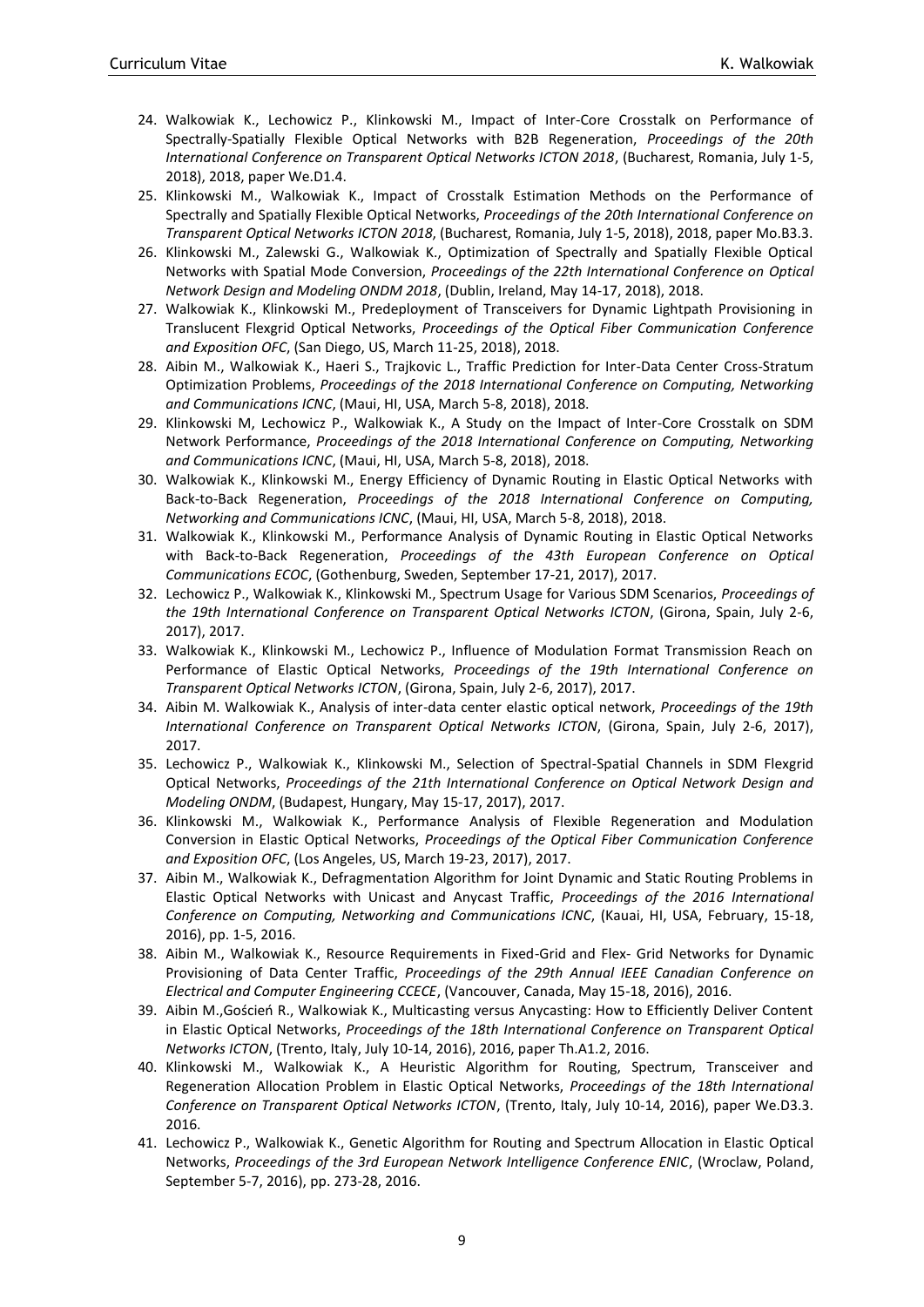- 42. Goścień R., Walkowiak K., Klinkowski M., On the complexity of routing and spectrum allocation in survivable elastic optical network with unicast and anycast traffic, *Proceedings of the 8th International Workshop on Reliable Networks Design and Modeling RNDM* (Halmstad, Sweden September 13-15, 2016), pp. 175-182, 2016.
- 43. Furdek M., Wosinska L., Goścień R., Manousakis K., Aibin M., Walkowiak K. Ristov PP., Marzo J., An overview of security challenges in communication networks, *Proceedings of the 8th International Workshop on Reliable Networks Design and Modeling RNDM* (Halmstad, Sweden September 13-15, 2016), pp. 45-52, 2016.
- 44. Aibin M., Walkowiak K., Different strategies for Dynamic Multicast Traffic Protection in Elastic Optical Networks, *Proceedings of the 8th International Workshop on Reliable Networks Design and Modeling RNDM* (Halmstad, Sweden September 13-15, 2016), pp. 183-189, 2016.
- 45. Walkowiak K., Lechowicz P., Klinkowski M., Sen A., ILP Modeling of Flexgrid SDM Optical Networks, *Proceedings of the 17th International Telecommunications Network Strategy and Planning Symposium Networks*, (Montreal, Canada, September 26-28, 2016), 2016.
- 46. Klinkowski M., Walkowiak K., On the Impact of Modulation Format Transmission Reach on Spectrum Usage in Elastic Optical Networks, *Proceedings of the Asia Communications and Photonics Conference ACP*, (Wuhan, China, November 2-5, 2016), paper AS2D.6, 2016.
- 47. Walkowiak K., Goścień R., Tornatore M., Woźniak M., Impact of Fanout and Transmission Reach on Performance of Multicasting in Elastic Optical Networks, *Proceedings of the Optical Fiber Communication Conference and Exposition OFC*, (Los Angeles, US, March 22-26, 2015), 2015.
- 48. Walkowiak K., Goścień R., Klinkowski M., Evaluation of Impact of Traffic Asymmetry on Performance of Elastic Optical Networks, *Proceedings of the Optical Fiber Communication Conference and Exposition OFC*, (Los Angeles, US, March 22-26, 2015), 2015.
- 49. Goścień R., Walkowiak K., Klinkowski M., ILP modelling and joint optimization of anycast and unicast traffic in survivable elastic optical networks, *Proceedings of the International Network Optimization Conference INOC*, (Warsaw, Poland, May 18-20, 2015), 2015.
- 50. Aibin M., Walkowiak K., Adaptive Modulation and Regenerator-Aware Dynamic Routing Algorithm in Elastic Optical Networks, *Proceedings of the IEEE International Conference on Communications ICC*, (London, UK, June 8-12, 2015), 2015.
- 51. Walkowiak K., Goścień R., Woźniak M., Klinkowski M., Joint Optimization of Multicast and Unicast Flows in Elastic Optical Networks, *Proceedings of the IEEE International Conference on Communications ICC*, (London, UK, June 8-12, 2015), 2015.
- 52. Walkowiak K., Kasprzak A., Woźniak M., Algorithms for Calculation of Candidate Trees for Efficient Multicasting in Elastic Optical Networks, *Proceedings of the 17th International Conference on Transparent Optical Networks ICTON*, (Budapest, Hungary, July 5-9, 2015), 2015.
- 53. Bulira D., Walkowiak K., Performance of Dynamic Many-to-Many Routing in WDM and Elastic Optical Networks, *Proceedings of the 17th International Conference on Transparent Optical Networks ICTON*, (Budapest, Hungary, July 5-9, 2015), 2015.
- 54. Aibin M., Walkowiak K., Regenerator Placement Algorithms for Cloud-Ready Elastic Optical Networks, *Proceedings of the 17th International Conference on Transparent Optical Networks ICTON*, (Budapest, Hungary, July 5-9, 2015), 2015.
- 55. Klinkowski M., Pióro M., Żótkiewicz M., Walkowiak K., Ruiz M., Velasco L., Spectrum allocation problem in elastic optical networks - a branch-and-price approach, *Proceedings of the 17th International Conference on Transparent Optical Networks ICTON*, (Budapest, Hungary, July 5-9, 2015), 2015.
- 56. Goścień R., Walkowiak K., Comparison of Different Data Center Location Policies in Survivable Elastic Optical Networks, *Proceedings of the 7th International Workshop on Reliable Networks Design and Modeling RNDM* (Munich, Germany, October, 5-7, 2015), 2015.
- 57. Aibin M., Walkowiak K., Adaptive Survivability Algorithm for Path Protection with Various Traffic Classes in Elastic Optical Networks, *Proceedings of the 7th International Workshop on Reliable Networks Design and Modeling RNDM* (Munich, Germany, October, 5-7, 2015), 2015.
- 58. Walkowiak K., Klinkowski M., On the Usage of Multiflow Transponders under Anycast and Unicast Traffic in Elastic Optical Networks, *Proceedings of the Optical Fiber Communication Conference and Exposition OFC*, (San Francisco, US, March 9-13, 2014), 2014.
- 59. Walkowiak K., Kasprzak A., Klinkowski M., Dynamic Routing of Anycast and Unicast Traffic in Elastic Optical Networks, *Proceedings of the IEEE International Conference on Communications ICC*, (Sydney, Australia, June 10-14, 2014), 2014.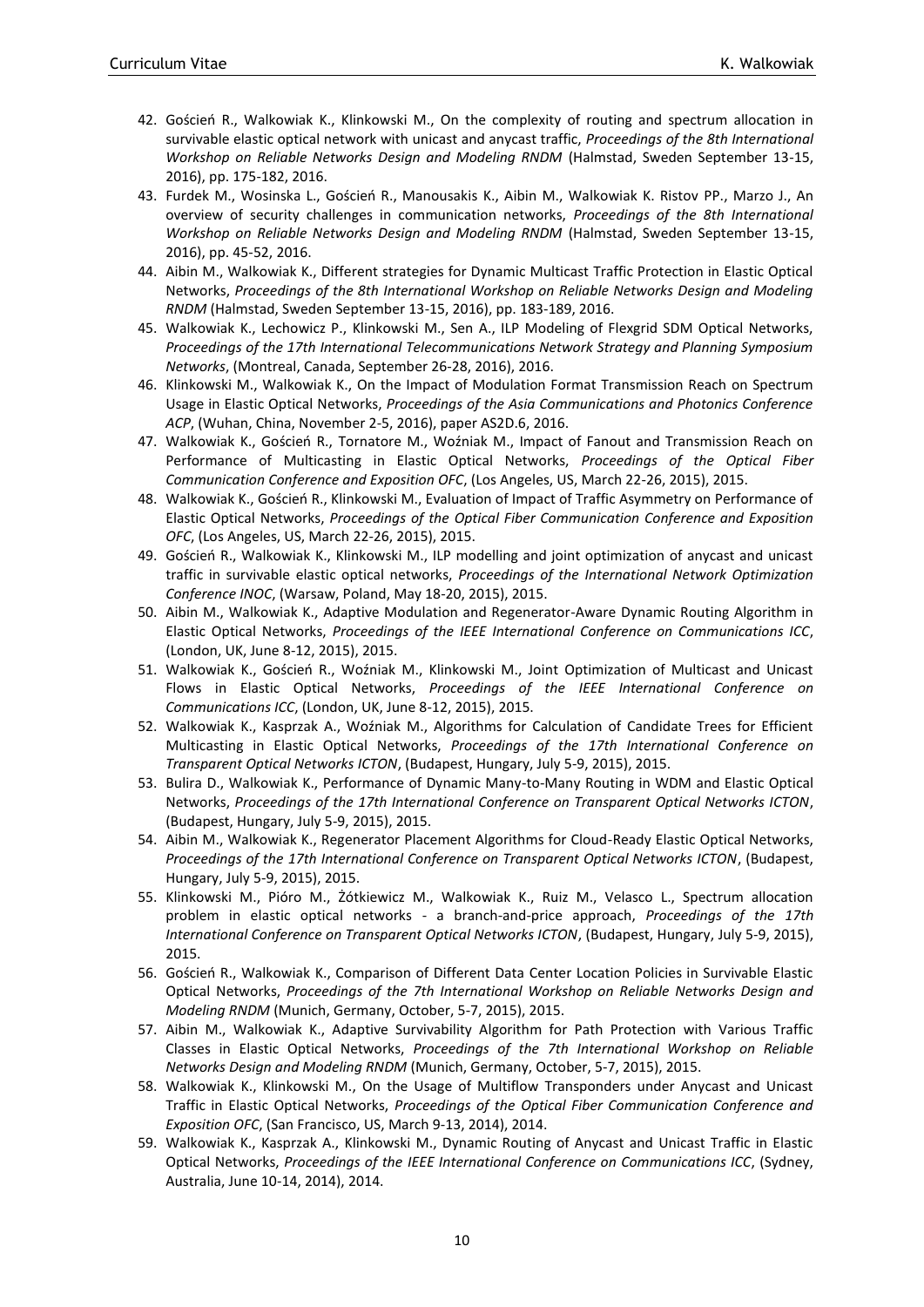- 60. Goścień R., Walkowiak K., Klinkowski M., Joint Anycast and Unicast Routing and Spectrum Allocation with Dedicated Path Protection in Elastic Optical Networks, *Proceedings of the 10th International Workshop on Design of Reliable Communication Networks DRCN*, (Ghent, Belgium, March 31-April 3, 2014), 2014.
- 61. Kmiecik W., Walkowiak K., Survivable overlay multicasting in WDM optical networks with dual homing architecture, *Proceedings of the 8th International Conference on Optical Network Design and Modeling ONDM*, (Stockholm, Sweden in May 19-22, 2014).
- 62. Aibin M., Walkowiak K., Dynamic Routing of Anycast and Unicast Traffic in Elastic Optical Networks with Various Modulation Formats - Trade-Off Between Blocking Probability and Network Cost, *Proceedings of the 15th International Conference on High Performance Switching and Routing HSPR*, (Vancouver, British Columbia, Canada, July 1 to July 4, 2014), 2014.
- 63. Aibin M., Walkowiak K., Simulated Annealing Algorithm for Optimization of Elastic Optical Networks with Unicast and Anycast Traffic, *Proceedings of the 16th International Conference on Transparent Optical Networks ICTON*, (Graz, Austria, July 6-10, 2014), 2014.
- 64. Bulira D., Walkowiak K., Dynamic Routing of Many-to-Many Traffic in WDM Networks, *Proceedings of the 16th International Conference on Transparent Optical Networks ICTON*, (Graz, Austria, July 6-10, 2014), 2014.
- 65. Goścień R., Klinkowski M., Walkowiak K., A tabu search algorithm for routing and spectrum allocation in elastic optical networks, *Proceedings of the 16th International Conference on Transparent Optical Networks ICTON* (Graz, Austria, July 6-10, 2014), 2014.
- 66. Walkowiak K., Klinkowski M., Goścień R., Multiflow Transponders for Provisioning of Asymmetric Traffic in Elastic Optical Networks with Dedicated Path Protection, *Proceedings of the European Conference on Optical Communications ECOC* (Cannes, France, September 21-15, 2014), 2014.
- 67. Goścień R., Walkowiak K., Klinkowski M., On the Regenerators Usage in Cloud-Ready Elastic Optical Networks with Distance-Adaptive Modulation Formats, *Proceedings of the European Conference on Optical Communications ECOC* (Cannes, France, September 21-15, 2014), 2014.
- 68. Walkowiak K., Kucharzak M., Kopec P. Kasprzak A., ILP Model and Algorithms for Restoration of Anycast Flows in Elastic Optical Networks, *Proceedings of the 6th International Workshop on Reliable Networks Design and Modeling RNDM* (Barcelona, Spain, November, 17-19, 2014), 2014.
- 69. Goścień R., Walkowiak K., Klinkowski M., Gains of Anycast Demand Relocation in Survivable Elastic Optical Networks, *Proceedings of the 6th International Workshop on Reliable Networks Design and Modeling RNDM* (Barcelona, Spain, November, 17-19, 2014), 2014.
- 70. Walkowiak K., Goścień R., Kmiecik W., Klinkowski M., Content Distribution in Elastic Optical Networks with Dedicated Path Protection, *Proceedings of the 6th International Workshop on Reliable Networks Design and Modeling RNDM* (Barcelona, Spain, November, 17-19, 2014), 2014.
- 71. Walkowiak K., Goścień R., Kmiecik W., Klinkowski M., Elastic Optical Networks for Effective Content Distribution, *Proceedings of the Asia Communications and Photonics Conference ACP*, (Shanghai, China, November 11-14, 2014), 2014.
- 72. Walkowiak K., Klinkowski M., Shared Backup Path Protection in Elastic Optical Networks: Modeling and Optimization, *Proceedings of the 9th International Workshop on Design of Reliable Communication Networks DRCN*, (Budapest, Hungary, March 4-7 2013), 2013.
- 73. Walkowiak K., Klinkowski M., Joint Anycast and Unicast Routing for Elastic Optical Networks: Modeling and Optimization, *Proceedings of the IEEE International Conference on Communications ICC*, (Budapest, Hungary, June 9-13, 2013), 2013.
- 74. Klinkowski M., Walkowiak K., Goścień R., Optimization Algorithms for Data Center Location Problem in Elastic Optical Networks, *Proceedings of the 15th International Conference on Transparent Optical Networks ICTON,* (Cartagena, Spain, June 23-27, 2013), 2013.
- 75. Kucharzak M., Walkowiak K., Klinkowski M., On Modeling of Minimum Cost Multicast Topology with Multiple Static Streams in Overlay Communication Networks, *Proceedings of the 15th International Conference on Transparent Optical Networks*, (Cartagena, Spain, June 23-27, 2013), 2013.
- 76. Smutnicki A., Walkowiak K., A New Approach to Optimization of p-Cycle Protected Multicast Optical Networks, *Proceedings of the 5th International Workshop on Reliable Networks Design and Modeling, RNDM*, (Almaty, Kazakhstan, September 10-12, 2013), pp. 41-48, 2013.
- 77. Kmiecik W., Walkowiak K., Capacity and Flow Assignment in Survivable Overlay Networks with Dual Homing Architecture, *Proceedings of the 5th International Workshop on Reliable Networks Design and Modeling RNDM*, (Almaty, Kazakhstan, September 10-12, 2013), pp. 66-72, 2013.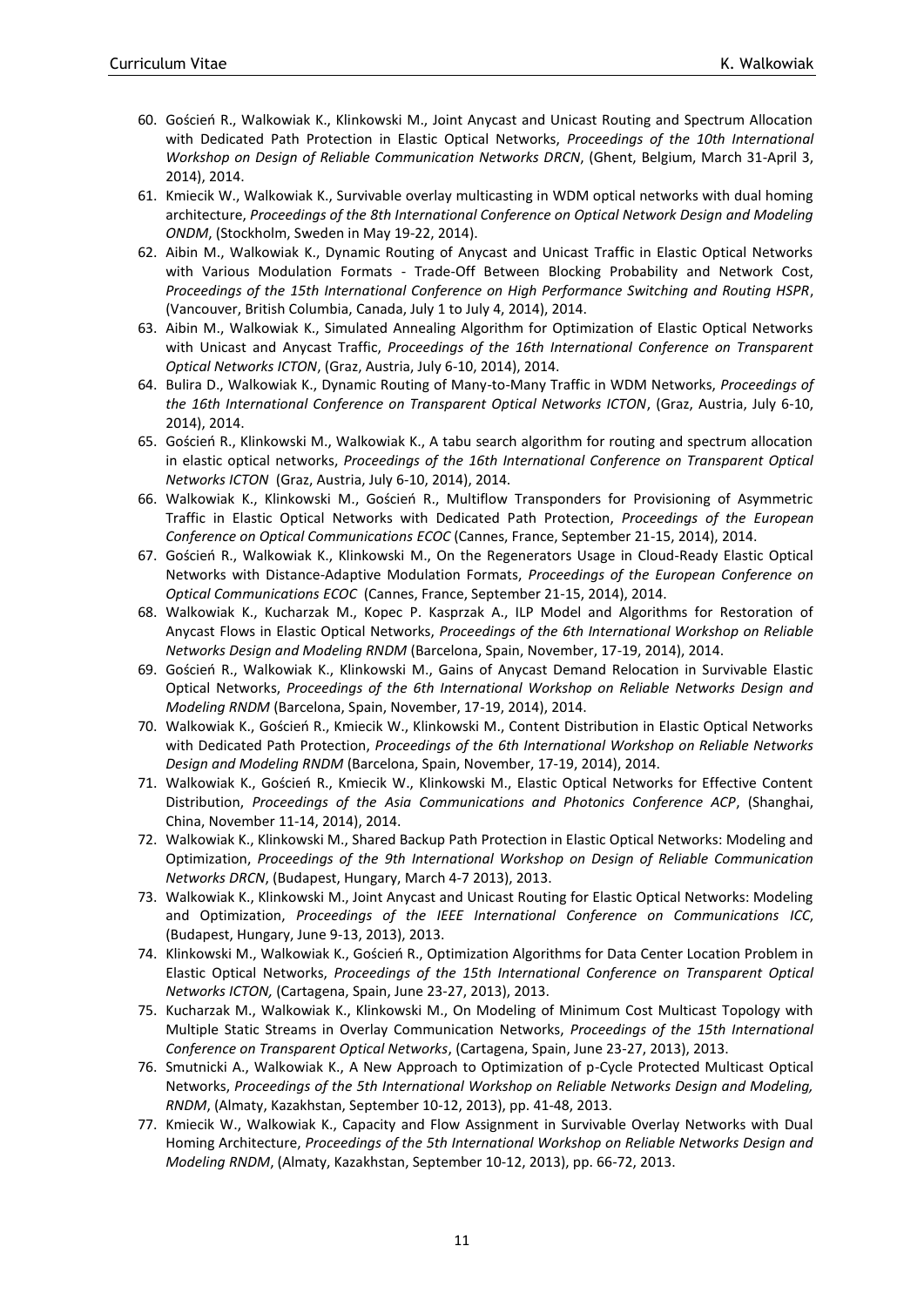- 78. Walkowiak K., Goścień R., Klinkowski M., On Minimization of the Spectrum Usage in Elastic Optical Networks with Joint Unicast and Anycast Traffic, *Proceedings of the Asia Communications and Photonics Conference ACP*, (Beijing, China, November 12-15, 2013), 2013.
- 79. Walkowiak K., Kasprzak A., Kosowski M., Miziołek M., Scheduling and Capacity Design in Overlay Computing Systems, *Proceedings of the 12th International Conference Computational Science and its Applications ICCSA, Lecture Notes in Computer Science*, Springer Verlag, Vol. 7336, 2012, pp. 514-529 (Salvador de Bahia, Brazil, June 18-21, 2012), 2012.
- 80. Walkowiak K., Rak J., 1+1 Protection of Overlay Distributed Computing Systems: Modeling and Optimization, *Proceedings of the 12th International Conference Computational Science and its Applications ICCSA Lecture Notes in Computer Science*, Springer Verlag, Vol. 7336, 2012, pp. 498-513, (Salvador de Bahia, Brazil, June 18-21, 2012), 2012.
- 81. Bulira D., Walkowiak K., Voice and video streaming in wireless computer networks evaluation of network delays, *Proceedings of the 2nd Baltic Congress on Future Internet Communications BCFIC*, (Vilnius, Lithuania, 25-27 April 2012), pp. 156-161, 2012.
- 82. Kucharzak M., Walkowiak K., Maximum flow trees in overlay multicast: modeling and optimization, *Proceedings of the 2nd Baltic Congress on Future Internet Communications BCFIC*, (Vilnius, Lithuania, 25-27 April 2012), pp. 260-267, 2012.
- 83. Smutnicki A., Walkowiak K., p-Cycle based multicast protection a new ILP formulation, *Proceedings of the 2nd Baltic Congress on Future Internet Communications BCFIC*, (Vilnius, Lithuania, 25-27 April 2012), pp. 268-274, 2012.
- 84. Kmiecik W., K. Walkowiak, Metaheuristic approach for survivable P2P multicasting flow assignment in dual homing networks, *Proceedings of the 5th International Conference on Computational Intelligence in Security for Information Systems CISIS*, (Ostrava, Czech Republic, 5th-7th September, 2012), pp. 215- 224, 2012.
- 85. Walkowiak K., Charewicz W., Donajski M., Rak J., A tabu search algorithm for optimization of survivable overlay computing systems, *Proceedings of the 5th International Conference on Computational Intelligence in Security for Information Systems CISIS*, (Ostrava, Czech Republic, 5th-7th September, 2012), pp. 225-234, 2012.
- 86. Klinkowski M., Walkowiak K., Offline RSA Algorithms for Elastic Optical Networks with Dedicated Path Protection Consideration, *Proceedings of the 4th International Workshop on Reliable Networks Design and Modeling RNDM*, (St Petersburg, Russia, October 3-5, 2012), pp. 25-31, 2012.
- 87. Kmiecik W., K. Walkowiak, Survivability aspects of overlay multicasting in dual homing networks, *Proceedings of the 4th International Workshop on Reliable Networks Design and Modeling RNDM*, (St Petersburg, Russia, October 3-5, 2012), pp. 176-182, 2012.
- 88. Szostak M., Walkowiak K., Heuristic Algorithm for Maximizming Streaming Rate in Overlay Multicast with Budget Constraint, *Proceedings of the 15th International Telecommunications Network Strategy and Planning Symposium Networks*, (Rome, Italy, October, 15-18, 2012), 2012.
- 89. Walkowiak K., Rak J., Shared Backup Path Protection for Anycast and Unicast Flows Using the Node-Link Notation, *Proceedings of the IEEE International Conference on Communications ICC*, (Kyoto, Japan, June 5-9, 2011), 2011.
- 90. Wiśniewski M., Walkowiak K., Evolutionary Algorithm for P2P Multicasting Network Design Problem, *Proceedings of the 6th International Conference on Hybrid Artificial Intelligent Systems HAIS 2011*, (Wroclaw, Poland, May 23-25, 2011), *Lecture Notes in Computer Science*, Vol. 6678, 2011, Springer Verlag, pp. 182–189, 2011.
- 91. Kucharzak M., Walkowiak K., An Improved Annealing Algorithm for Throughput Maximization in Static Overlay-Based Multicast Systems, *Proceedings of the 6th International Conference on Hybrid Artificial Intelligence Systems HAIS*, *Lecture Notes in Computer Science*, LNCS 6678, Springer Verlag, (Wroclaw, Poland, May 23-25), pp. 364–371, 2011.
- 92. Klinkowski Mirosław, Walkowiak K., Jaworski M., Off-line algorithms for routing, modulation level, and spectrum assignment in elastic optical networks, *Proceedings of the 13th International Conference on Transparent Optical Networks ICTON*, (Stockholm, Sweden, 26-30 June, 2011), 2011.
- 93. Kucharzak M., Walkowiak K., Fractional Spanning Tree Packing Problem with Survivability Constraints for Throughput Maximization in Overlay Multicast Networks, *Proceedings of the 3rd International Workshop on Reliable Networks Design and Modeling RNDM*, (Budapest, Hungary, October 5-7, 2011), pp. 40-46, 2011.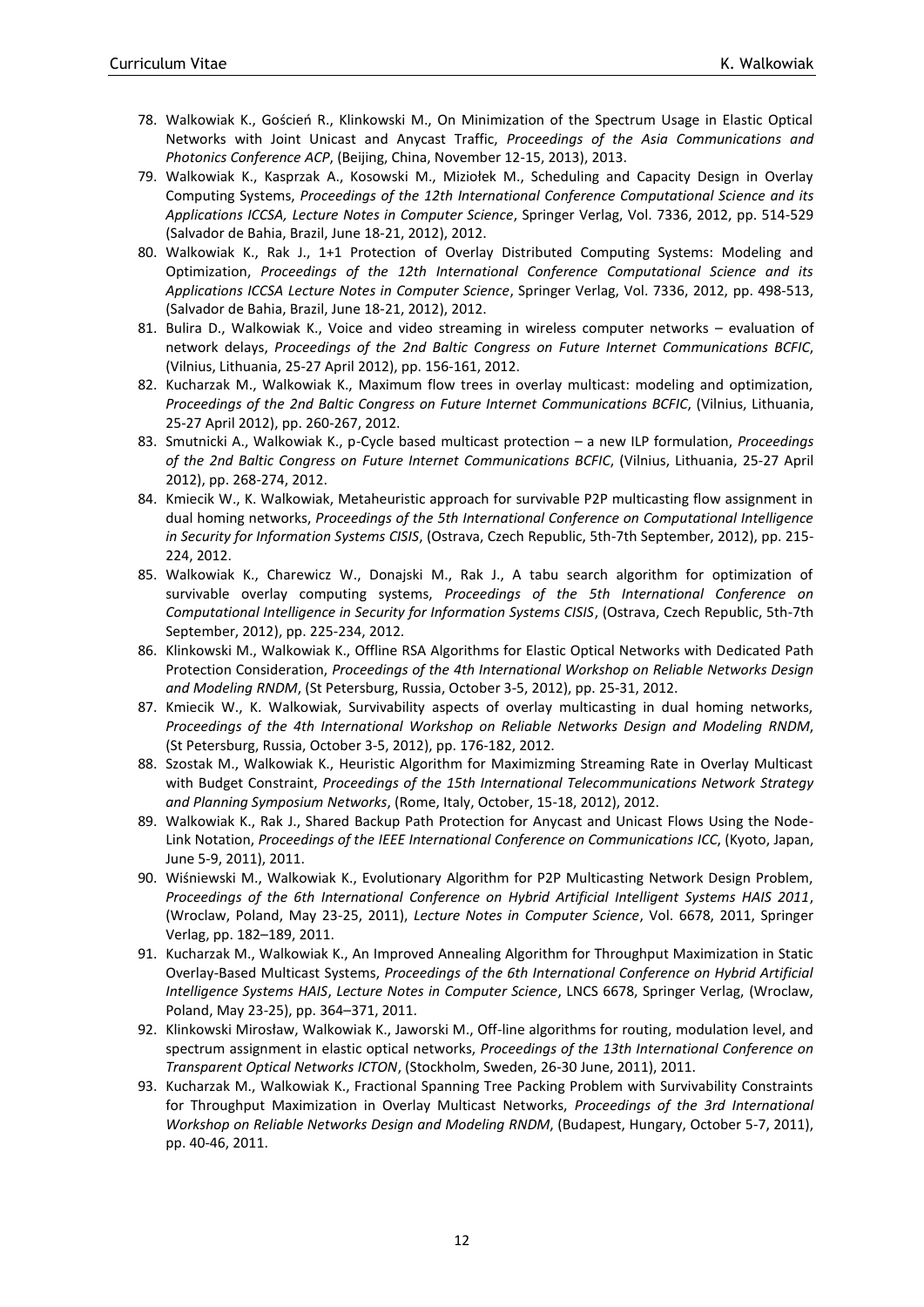- 94. Kmiecik W., Walkowiak K., Survivable P2P Multicasting Flow Assignment in Dual Homing Networks, 3rd *Proceedings of the International Workshop on Reliable Networks Design and Modeling RNDM*, (Budapest, Hungary, October 5-7, 2011), pp. 157-163, 2011.
- 95. Smutnicki A., Walkowiak K., Joint Working and Spare Capacity Assignment for Anycast Streaming in Survivable Networks Protected by p-Cycles, *Proceedings of the 3rd International Workshop on Reliable Networks Design and Modeling RNDM*, (Budapest, Hungary, October 5-7, 2011), pp. 164-169, 2011.
- 96. Walkowiak K., Dimensioning of Overlay Networks for P2P Multicasting, *Proceedings of the 12th IEEE/IFIP Network Operations and Management Symposium NOMS*, (Osaka, Japan, April 19-23, 2010), pp. 805-809, 2010.
- 97. Walkowiak K., Rak J., Joint Optimization of Anycast and Unicast Flows in Survivable Optical Networks, *Proceedings of the 14th International Telecommunications Network Strategy and Planning Symposium Networks*, (Warsaw, Poland, September, 27-30, 2010), 2010.
- 98. Smutnicki A., Walkowiak K., Optimal Results for Anycast-Protecting p-Cycles Problem, *Proceedings of the 2nd International Workshop on Reliable Networks Design and Modeling RNDM*, (Moscow, Russia, October 18-20, 2010), pp. 48-54, 2010.
- 99. Rak J., Walkowiak K., Survivability of Anycast and Unicast Flows under Attacks on Networks, *Proceedings of the 2nd International Workshop on Reliable Networks Design and Modeling RNDM*, (Moscow, Russia, October 18-20, 2010), pp. 34-40, 2010.
- 100.Walkowiak K., P2P Multicasting Network Design Problem Heuristic Approach, *Proceedings of the 1st IEEE Workshop on Pervasive Group Communication IEEE PerGroup in conjunction with IEEE GLOBECOM 2010*, (Miami, USA, December 6, 2010), 2010.
- 101.Walkowiak K., Survivability of P2P Multicasting, *Proceedings of the 7th International Workshop on the Design of Reliable Communication Networks DRCN*, (Washington, USA, October 25-28, 2009), pp. 92-99, 2009.
- 102.Smutnicki A., Walkowiak K., Optimization of p-Cycles for Survivable Anycasting Streaming, *Proceedings of the 7th International Workshop on the Design of Reliable Communication Networks DRCN*, (Washington, USA, October 25-28, 2009), pp. 227-234, 2009.
- 103.Gładysz J., Walkowiak K., Optimization of Survivable Networks with Simultaneous Unicast and Anycast Flows, *Proceedings of the The International Workshop on Reliable Networks Design and Modeling RNDM*, (St. Petersburg, Russia, October 12-14, 2009), 2009.
- 104.Walkowiak K., Network Design Problem for P2P Multicasting, *Proceedings of the International Network Optimization Conference INOC*, (Pisa, Italy, April 26-29, 2009), 2009.
- 105.Chmaj G., Walkowiak K., Heuristic Algorithm for Optimization of P2P-based Public-Resource Computing Systems, *Proceedings of the 5th International Conference on Distributed Computing and Internet Technologies ICDCIT*, *Lecture Notes in Computer Science*, Vol. 5375, Springer Verlag, 2008, pp. 180-187. (New Delhi, India, December 10-12, 2008), 2008..
- 106.Walkowiak K., A Flow Deviation Algorithm for Joint Optimization of Unicast and Anycast Flows in Connection-Oriented Networks, *Proceedings of the International Conference on Computational Science and its Applications – ICCSA, Lecture Notes in Computer Science*, LNCS 5073, Springer Verlag, 2008, pp. 797-807, (Perugia, June 30-July 3, 2008) , 2008.
- 107.Walkowiak K., Anycast Communication A New Approach to Survivability of Connection-Oriented Networks, *Proceedings of the International Conference on Computational Science and its Applications ICCSA Fourth International Conference on Mathematical Methods, Models and Architectures for Computer Network Security, MMM-ACNS, Communications in Computer and Information Science*, Vol. 1, Springer Verlag, (St. Petersburg, Russia, September 13-15, 2007), pp. 378-389, 2007.
- 108.Walkowiak K., Branch-and-bound Algorithm for Anycast Flow Assignment in Connection-Oriented Networks, *Proceedings of the International Conference on Computational Science and its Applications ICCSA, Lecture Notes in Computer Science*, LNCS 4707, Springer Verlag, (Kuala Lumpur, Malaysia, August 26-29, 2007), pp. 319-329, 2007.
- 109.Przewoźniczek M.' Walkowiak K., Quasi-hierarchical Evolutionary Algorithm for Flow Optimization Survivable MPLS Networks, *Proceedings of the International Conference on Computational Science and its Applications ICCSA, Lecture Notes in Computer Science*, LNCS 4707, Springer Verlag, (Kuala Lumpur, Malaysia, August 26-29, 2007), pp. 330-342, 2007.
- 110.Walkowiak K., Survivable Routing of Unicast and Anycast Flows in MPLS Networks, *Proceedings of the 3rd EURO-NGI Conference on Next Generation Internet Networks*, (Trondheim, Norway, May 21-23, 2007), pp. 72-79, 2007.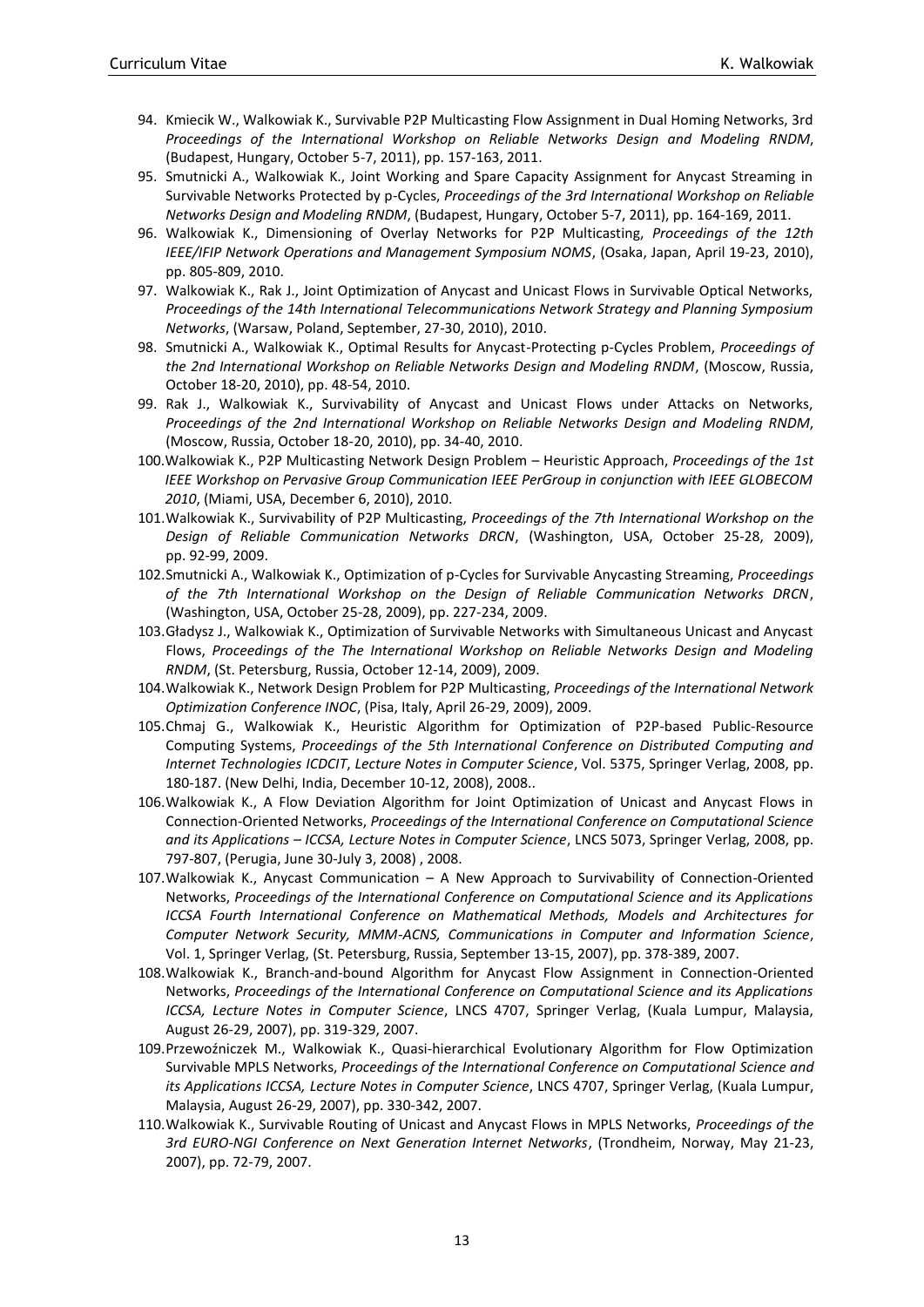- 111.Walkowiak K., A New Function for Optimization of Working Paths in Survivable MPLS Networks, *Proceedings of the 21th International Symposium on Computer and Information Sciences ISCIS, Lecture Notes in Computer Science*, LNCS 4263, Springer Verlag, (Istanbul, Turkey, November 1-3, 2006), pp. 424-433, 2006.
- 112.Walkowiak K., Analysis of cut inequalities for optimization of non-bifurcated multicommodity flows in survivable networks, *Proceedings of the 4th Polish-German Teletraffic Symposium PGTS*, Proceedings, (Wrocław, Poland, September 21-22, 2006), pp. 31-40, 2006.
- 113.Walkowiak K., Adjacent 2-Route Flow Approach for Restorable Dynamic Routing in MPLS Networks, *Proceedings of the 11th IEEE Symposium on Computers and Communications ISCC*, (Pula, Cagliari, Italy, 26-29 July, 2006), pp. 878-883, 2006.
- 114.Walkowiak K., Dynamic Routing and Traffic Engineering in Survivable MPLS Networks, *Proceedings of the IEEE Workshop on High Performance Switching and Routing HPSR*, (Poznań, Poland, 7-9 June 2006), pp. 323-328, 2006.
- 115.Walkowiak K., Lagrangean Heuristic for Anycast Flow Assignment in Connection-Oriented Networks, *Proceedings of the International Conference on Computational Science ICCS*, *Lecture Notes in Computer Science*, LNCS 3991, Springer Verlag, (Reading UK, May 28-31, 2006), pp. 618-625, 2006.
- 116.Walkowiak K., Unsplittable Anycast Flow Problem Formulation and Algorithms, *Proceedings of the International Conference on Computational Science ICCS*, *Lecture Notes in Computer Science*, LNCS 3991, Springer Verlag, (Reading UK, May 28-31, 2006), pp. 626-633, 2006.
- 117.Walkowiak K., New Algorithms for the Unsplittable Flow Problem, *Proceedings of the International Conference on Computational Science and its Applications ICCSA, Lecture Notes in Computer Science*, LNCS 3981, Springer Verlag, (Glasgow, UK, May 8-11, 2006), pp. 1101-1110, 2006.
- 118.Walkowiak K., A Unified Approach to Survivability of Connection-Oriented Networks, *Proceedings of the 20th International Symposium on Computer and Information Sciences ISCIS, Lecture Notes in Computer Science*, LNCS 3733, Springer Verlag, (Istanbul, Turkey, October 26-28, 2005), pp. 3-12, 2005.
- 119.Walkowiak K., Heuristic Algorithm for Anycast Flow Assignment in Connection-Oriented Networks, *Proceedings of the International Conference on Computational Science ICCS, Lecture Notes in Computer Science*, LNCS 3516, Springer Verlag, (Atlanta, USA, May 22-25, 2005), pp. 1092-1095, 2005.
- 120.Przewoźniczek M., Walkowiak K., Evolutionary Algorithm for Congestion Problem in Connection-Oriented Networks, *Proceedings of the International Conference on Computational Science and its Applications ICCSA, Lecture Notes in Computer Science*, LNCS 3483, Springer Verlag, 2005,. (Singapur, May 9-12, 2005), pp. 802-811, 2005.
- 121.Walkowiak K., QoS Dynamic Routing in Content Delivery Network, *Proceedings of the International IFIP-TC6 Networking Conference*, *Lecture Notes in Computer Science*, LNCS 3462, Springer Verlag, (Waterloo Ontario Canada, May 2-6, 2005), pp. 1120-1132, 2005.
- 122.Walkowiak K., An Heuristic Algorithm for Non-bifurcated Congestion Problem, *Proceedings of the 17th IMACS World Congress*, (Paris, France, July 11-15, 2005), 2005.
- 123.Walkowiak K., Survivable Online Routing for MPLS Traffic Engineering, *Proceedings of the First Workshop on Quality of Service Routing WQoSR, Lecture Notes in Computer Science*, LNCS 3266, Springer Verlag, (Barcelona, September 29 - October 1, 2004), pp. 288-297, 2004.
- 124.Walkowiak K., On Application of Ant Algorithms to Non-Bifurcated Multicommodity Flow Problem, *Proceedings of the International Conference on Artificial Intelligence and Soft Computing ICAISC*, *Lecture Notes in Artificial Intelligence*, LNAI 3070, Springer Verlag, (Zakopane, Poland, June 7-11, 2004), pp. 922-927, 2004.
- 125.Walkowiak K., A New Method of Primary Routes Selection for Local Restoration, *Proceedings of the Third International IFIP-TC6 Networking Conference, Lecture Notes in Computer Science*, LNCS 3042, Springer Verlag, (Athens, May 9-14, 2004), pp. 1024-1035, 2004.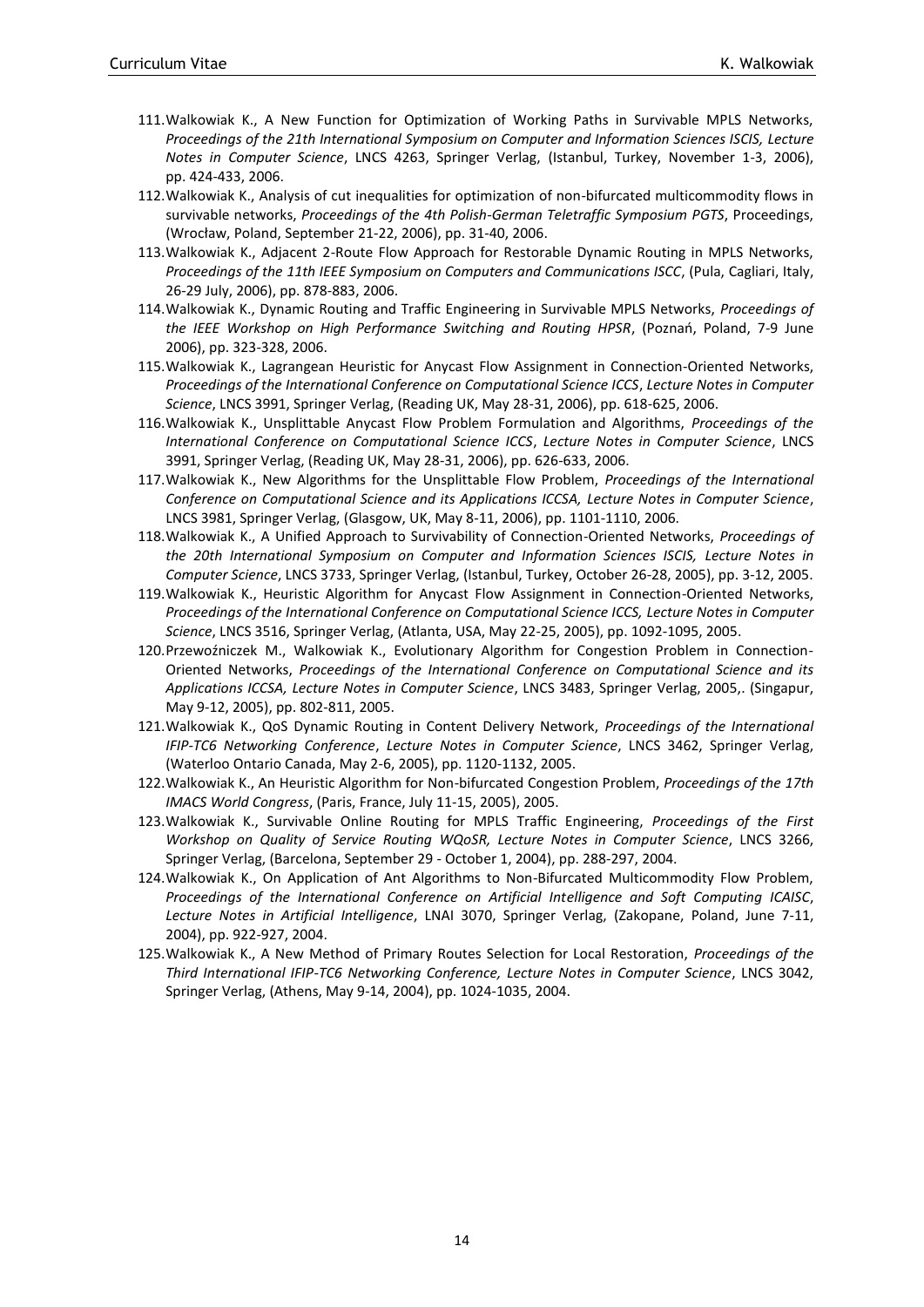# <span id="page-14-0"></span>**C. Invited talks**

- ✓ **Invited talk** at Post-OFC Workshop, **UC Davis, CA, USA,** on the topic of "Optimization of Spectrally-Spatially Flexible Optical Networks with Back-to-Back Regeneration", 2019.
- ✓ **Tutorial** on the topic of "Spectrally-spatially flexible optical networks: technology and optimization", 9th International Conference on Networks of the Future **NoF 2018** in Poznan, Poland, 2018.
- ✓ **Invited lecture** in **Soochow University, Suzhou, China**, "How to solve the Internet capacity crunch – new challenges in optical networks", 2016.
- ✓ **Invited lecture** in School of Engineering Science at **Simon Fraser University (SFU), Vancouver, British Columbia, Canada**, "How to cope with the capacity crunch – new challenges in optical networks", 2016.
- ✓ **Invited lecture** in School of Computing, Informatics and Decision Systems Engineering, **Arizona**  State University (ASU), Tempe, Arizona, USA "Various Approaches for Optimization of Elastic Optical Networks", 2016.
- ✓ **Tutorial** on the topic of "Optimization Strategies and Modelling of Networks" at the Summer School for Master and PhD Students on NFV meets Big Data, April 8th - April 15th 2015 in **University of Wuerzburg, Germany**.
- ✓ **Panel discussion** "SDN Revolution or Evolution in Network Reliability?", 6th International Workshop on Reliable Networks Design and Modeling **RNDM 2014, Barcelona, Spain**, 2014.
- ✓ **Invited talk** at Chair of Communication Networks, Institute of Computer Science, **University of Wuerzburg, Germany**, on the topic of "Design and Evaluation of Elastic Optical Networks for Inter-Data Center Traffic", 2014.
- ✓ **Invited talk** at Post-OFC Workshop, **UC Davis, CA**, USA, on the topic of "Metaheuristic Algorithms for Optimization of Elastic Optical Networks", 2014.
- ✓ **Visiting professor and invited talk** at Department of Electronics and Information, **Politecnico di Milano, Milan, Italy**, on the topic of "Optimization of Cloud-Ready and Content-Oriented Elastic Optical Networks", 2014.
- ✓ **Panel discussion** "How practical are recent network reliability concepts?", 5th International Workshop on Reliable Networks Design and Modeling, **RNDM 2013, Almaty, Kazakhstan**, 2013.
- ✓ **Keynote lecture** at **IBICA 2013** The 4th International Conference on Innovations in Bio-Inspired Computing and Applications, Ostrava, Czech Republic, "Recent Trends in Communication Networks", 2013.
- ✓ **Invited talk** at Department of Computer Architecture, **Universitat Politècnica de Catalunya (UPC), Barcelona, Spain**, on the topic of "Optimization of Elastic Optical Networks for Content-Oriented Networks and Cloud Computing", 2013.
- ✓ **Tutorial** on the topic of "Metaheuristic Algorithms for Optimization of Content-Oriented and Cloud Computing Networks" at the Second International Cybernetics Summer School (CSS 2013), **Technical University of Ostrava, Ostrava, Czech Republic**, 2013.
- ✓ **Tutorial** "Flow and Capacity Design in Content-Oriented Networks" at conference **Networks 2012, Rome, Italy** 2012.
- ✓ **Keynote lecture** "Survivable Content-Oriented Networks Modeling and Optimization" at conference 4th International Workshop on Reliable Networks Design and Modeling **RNDM 2012, St Petersburg, Russia**, 2012.
- ✓ **Keynote lecture** "Modeling of Content-Oriented Networks" at conference 17th Polish Teletraffic Symposium **PTS 2012, Zakopane, Poland**, 2012.
- ✓ **Panel discussion** "Future Research in Reliable Networks", 4th International Workshop on Reliable Networks Design and Modeling, **RNDM 2012, Petersburg, Russia**, 2012.
- ✓ **Keynote lecture** "Content Delivery Networking: Modeling, Optimization and Survivability" at conference **ICUMT 2011, Budapest, Hungary**, 2011.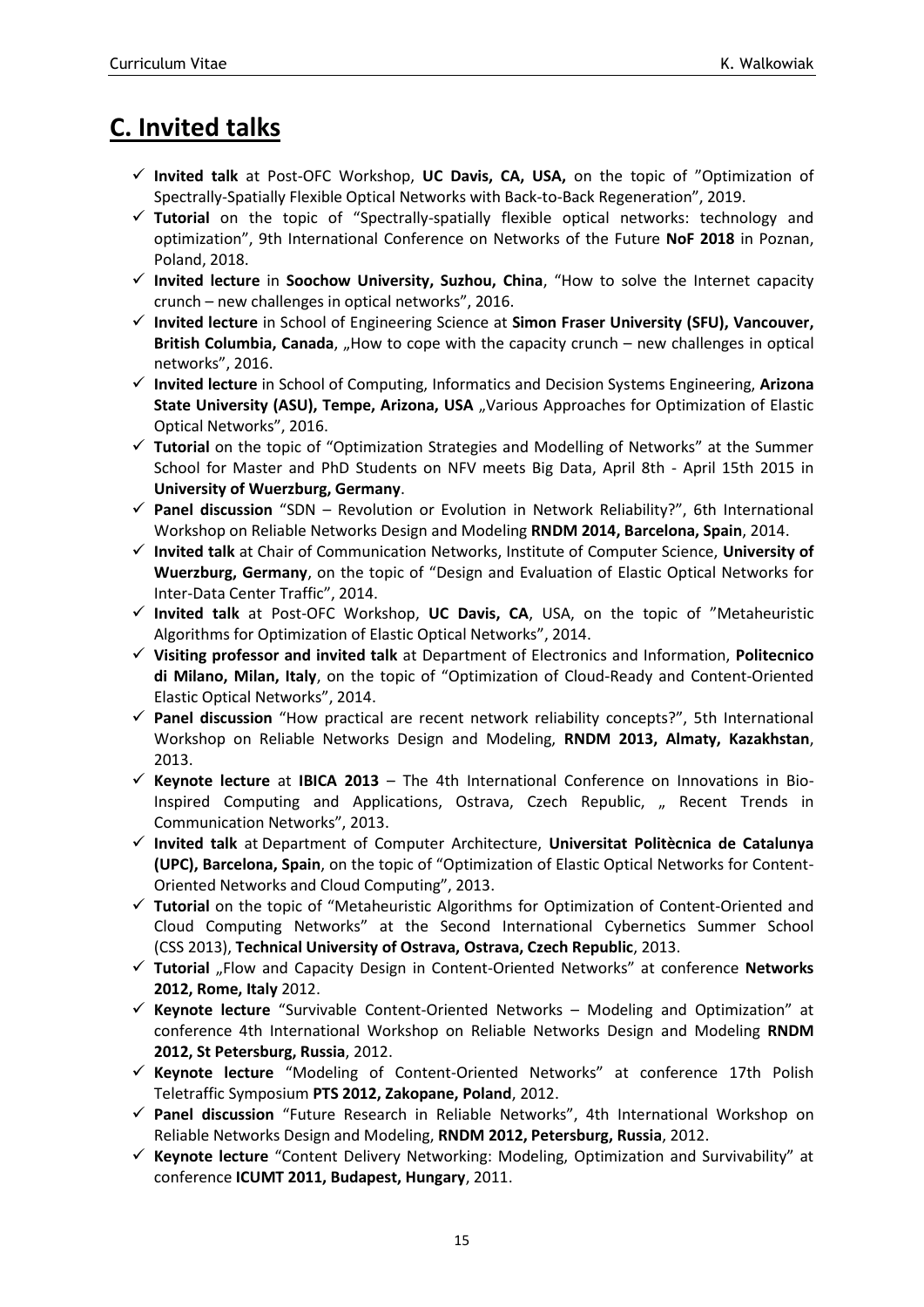- ✓ **Invited talk** at the **RWTH Aachen University, Germany** on the topic of "Modeling and optimization of survivable P2P multicasting", 2010.
- ✓ **Panel discussion** "Future Research in Reliable Networks", 2nd International Workshop on Reliable Networks Design and Modeling, **RNDM 2010, Moscow, Russia**, 2010.
- ✓ **Panel discussion** "Internet of Tomorrow: Is It For Everybody!?", The Second International Conference on Evolving Internet, **INTERNET 2010, Valencia, Spain**, 2010.
- ✓ **Invited talk** at The **Vienna University of Technology (TU Vienna), Austria** in FTW Telekom Forum series, "Modeling and Optimization of Network Flows in P2P-based Systems", 2009.
- ✓ **Invited talk** at School of Computing Science, **University of Newcastle upon Tyne, UK** in colloquia series on the topic of "New Challenges in Network Optimization - P2P-based Systems", 2009.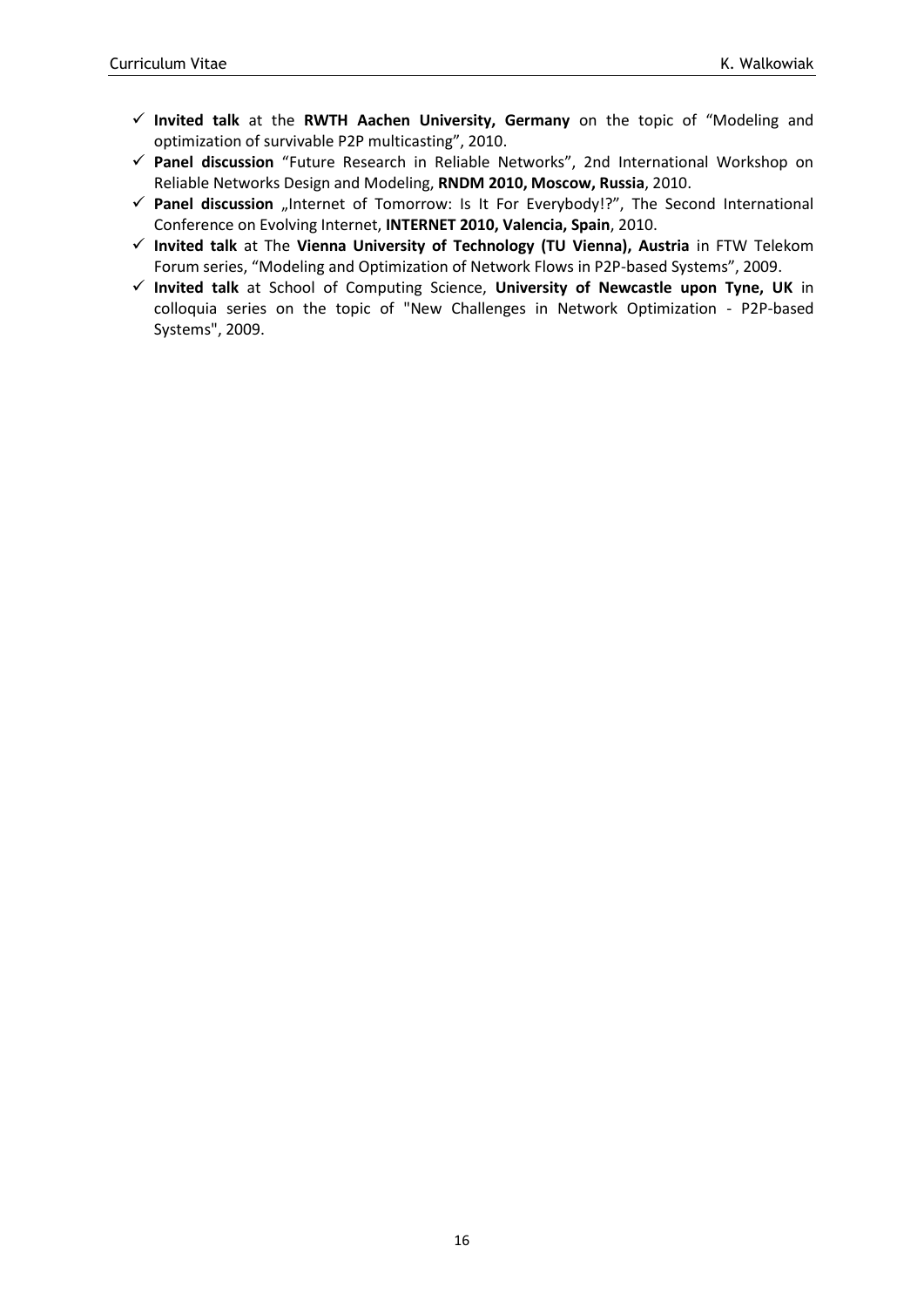## <span id="page-16-0"></span>**D. Participation in Funded Grants**

- $\checkmark$  2020-2024: "Advanced methods for optimization of multilayer application-aware networks", financed by National Science Centre Poland, OPUS grant, **leader and principal investigator**.
- ✓ 2021-2023: "Internationalisation of Wroclaw University of Science and Technology Doctoral School", NAWA STER – Internationalisation of doctoral schools, **manager**.
- $\checkmark$  2018-2021: "Optimization of cognitive optical networks", financed by National Science Centre Poland, OPUS grant, **leader and principal investigator**.
- $\checkmark$  2016-2019: "Advanced methods for optimization of optical networks with spatial flexibility" financed by National Science Centre Poland, OPUS grant, **leader and principal investigator**.
- $\checkmark$  2016-2020: COST Action CA15127 "RECODIS Resilient communication services protecting end-user applications from disaster-based failures", financed by European Union under Horizon 2020, **Short Term Scientific Mission (STSM) Manager and Management Committee Member**.
- $\checkmark$  2014-2017: "Compound data stream classification methods based on unsupervised and active learning," financed by National Science Centre Poland, OPUS grant, **member of project team**.
- $\checkmark$  2013-2016: "Algorithms for optimization of routing and spectrum allocation in content oriented elastic optical networks", financed by National Science Centre Poland, OPUS grant, **leader and principal investigator**.
- $\checkmark$  2013-2016: "ENGINE European research centre of Network intelliGence for INnovation Enhancement", funded by the European Commission under the 7th Framework Programme, Coordination and Support Action, **leader of Work Package 3**.
- $\checkmark$  2008-2011: "Algorithms for Optimization of Flows and Channel Capacity in Network Distributed Systems", financed by Polish Ministry of Science and Higher Education, **leader and principal investigator**.
- ✓ 2010-2013,:"Computer pattern recognition and data mining methods for distributed computing systems", financed by Polish Ministry of Science and Higher Education, **member of project team**.
- $\checkmark$  2011-2014: "Methods for design of complex computer structures for decision making systems", financed by Polish Ministry of Science and Higher Education, **member of project team**.
- $\checkmark$  2007-2013: "WROVASC Integrated Center of Cardiovascular Medicine", financed by European Regional Development Fund and the Polish Government, Operational Programme - Innovative Economy, **member of project team**.
- $\checkmark$  2006-2009: "Computer methods of information fusion for pattern recognition and data mining tasks", financed by Polish Ministry of Science and Higher Education, **member of project team**.
- ✓ 2005-2008: "Algorithms for Optimization of Flows, Topology and Resource Allocation in Wide Area Networks", financed by Polish State Committee for Scientific Research and Development grant, **member of project team**.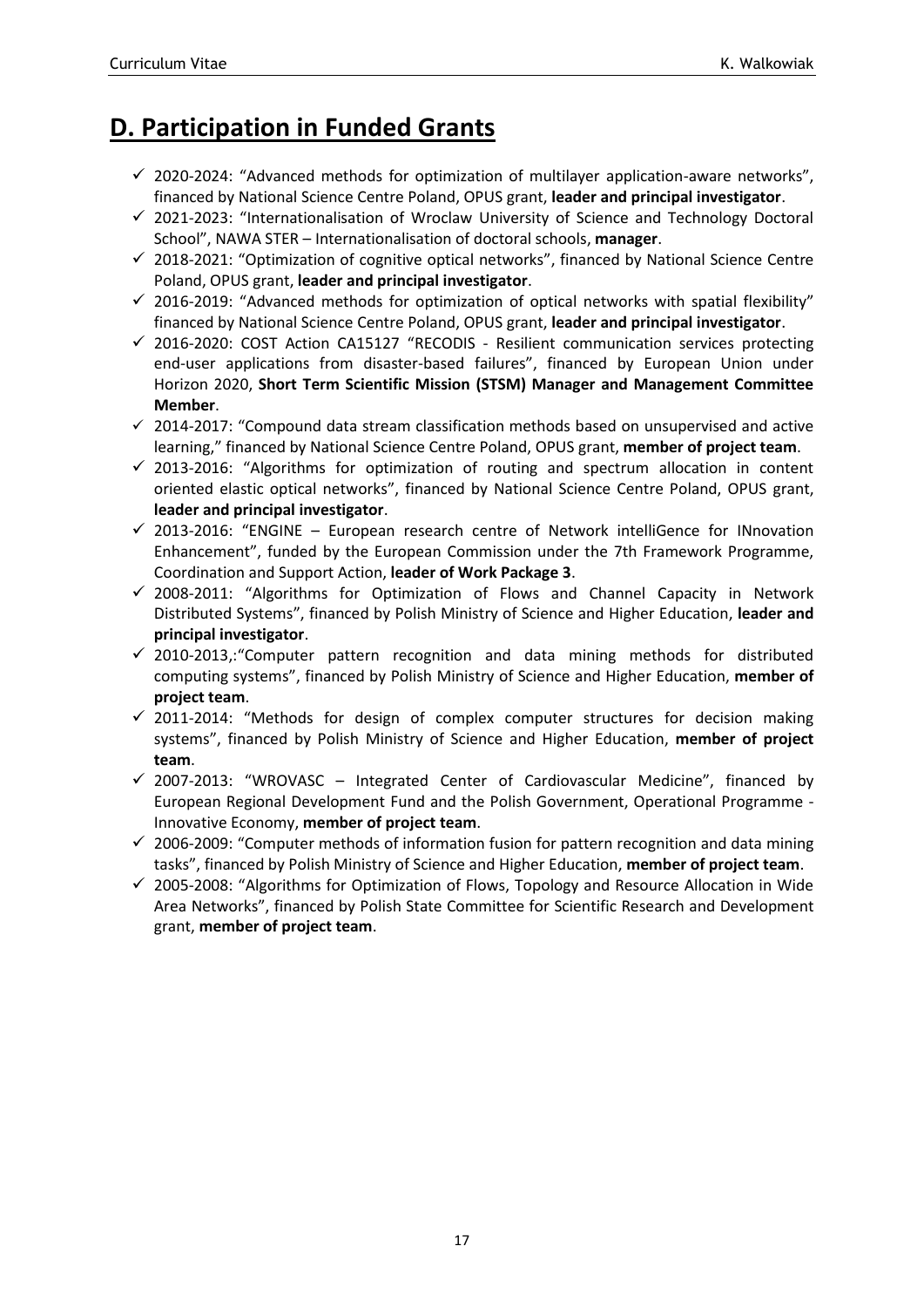# <span id="page-17-0"></span>**E. Professional and Scientific Service**

### <span id="page-17-1"></span>**i. Memberships**

- $\checkmark$  IEEE Communication Society ComSoc, (since 2008 r.), Senior Member (since 2015)
- $\checkmark$  Machine Intelligence Research Labs (since 2009)

### <span id="page-17-2"></span>**ii. Conference Charing**

- ✓ Track Chair of the Third European Network Intelligence Conference ENIC, Track on Intelligent Methods for Optimization of Communication Networks, 2016.
- ✓ Chair of the Second Workshop on Survivable Content-Oriented and Cloud-Ready Networking S2CN, 2015.
- ✓ Program Co-chair of the 16th International Conference on Intelligent Data Engineering and Automated Learning IDEAL, 2015.
- ✓ Track Chair of the Second European Network Intelligence Conference ENIC, Track on Intelligent Methods for Optimization of Communication Networks, 2015.
- ✓ Chair of special session Computational Intelligence for Optimization of Communication Networks of conference 16th International Conference on Intelligent Data Engineering and Automated Learning IDEAL, 2015.
- ✓ Chair of the First Workshop on Survivable Content-Oriented and Cloud-Ready Networking S2CN, 2014.
- ✓ Chair of the special session Intelligent Network Security and Survivability, conference 5th International Conference on Computational Intelligence in Security for Information Systems CISIS 2012.
- $\checkmark$  TPC Co-chair of the 2nd International Workshop on Reliable Networks Design and Modeling RNDM 2010.
- $\checkmark$  TPC Co-chair of the First International Workshop on Grid Computing GridCom, 2009.

### <span id="page-17-3"></span>**iii. Program Committee Member** *(selected)*

- $\checkmark$  IEEE International Conference on Communications (ICC): 2011, 2013, 2014, 2015, 2016, 2017, 2018, 2019, 2021, 2022.
- ✓ IEEE Globecom 2017, 2018, 2019, 2020, 2020, 2021.
- $\checkmark$  International Telecommunications Network Strategy and Planning Symposium (Networks): 2010, 2012, 2014, 2016, 2018.
- ✓ International Conference on Design of Reliable Communication Networks (DRCN): 2009, 2011, 2013, 2014, 2015, 2016, 2017, 2018, 2019, 2020, 2021, 2022.
- $\checkmark$  International Workshop on Reliable Networks Design and Modeling (RNDM): 2009, 2010, 2011, 2012, 2013, 2014, 2015, 2016, 2017, 2018, 2019.
- $\checkmark$  International Conference on High-Performance Switching and Routing (HPSR): 2019, 2020, 2021.
- ✓ International Conference on Optical Network Design and Modelling (ONDM): 2022.
- ✓ International Conference on Computational Science (ICCS): 2010, 2011, 2012, 2013, 2014, 2015, 2016.
- ✓ International Conference on Computational Science and Its Applications (ICCSA): 2009, 2010, 2011, 2012, 2013, 2014, 2015, 2016, 2017, 2018, 2019.

#### <span id="page-17-4"></span>**iv. Session Chairing**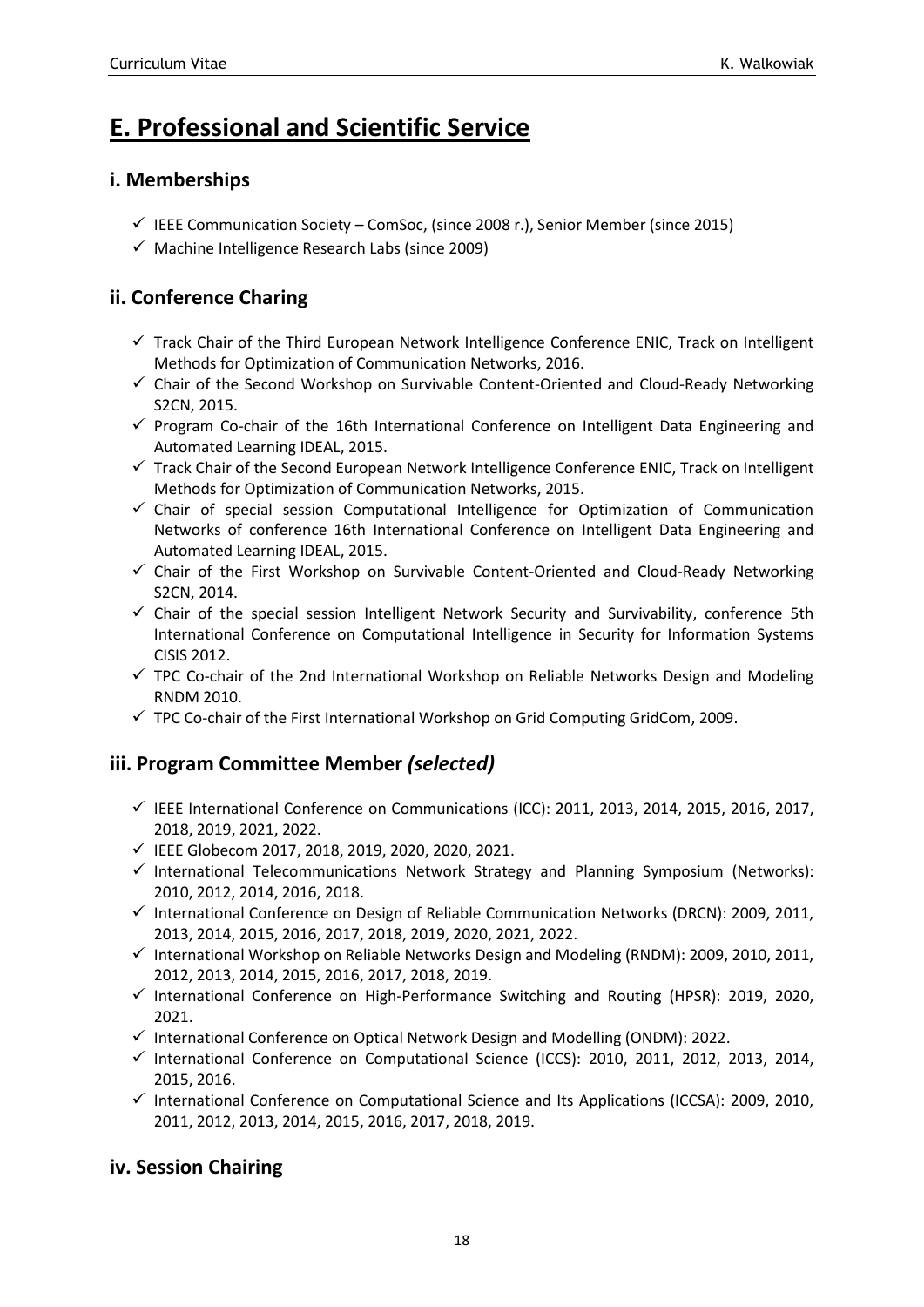- $\checkmark$  ICCCN 2021, International Conference on Computer Communications and Networks, Athens, Greece, 2021.
- $\checkmark$  Globecom 2018, IEEE Global Communications Conference, Abu Dhabi, UAE, 2018.
- $\checkmark$  RNDM 2018, 10th International Workshop on Reliable Networks Design and Modeling, Longyearbyen, Svalbard, Norway, 2018.
- $\checkmark$  ICTON 2018, 20th International Conference on Transparent Optical Networks, Bucharest, Romania, 2018.
- $\checkmark$  ENIC 2016, The Third European Network Intelligence Conference, Wroclaw, Poland, 2016.
- $\checkmark$  RNDM 2016, 8th International Workshop on Reliable Networks Design and Modeling, Halmstad, Sweden, 2016.
- ✓ IDEAL 2015, The 16th International Conference on Intelligent Data Engineering and Automated Learning Wroclaw, Poland, 2015.
- $\checkmark$  ENIC 2015, The Second European Network Intelligence Conference, Karlskrona, Sweden, 2015.
- $\checkmark$  RNDM 2015, 7th International Workshop on Reliable Networks Design and Modeling, Munich, Germany, 2015.
- $\checkmark$  ICC 2015, Next-Generation Networking Symposium, London, UK, 2015.
- $\checkmark$  ICC 2014, Next-Generation Networking Symposium, Sydney, Australia, 2014.
- $\checkmark$  RNDM 2014, 6th International Workshop on Reliable Networks Design and Modeling, Barcelona, Spain, 2014.
- $\checkmark$  DRCN 2014, The 7th International Workshop on the Design of Reliable Communication Networks, Ghent, Belgium.
- ✓ ICC 2013, Next-Generation Networking Symposium, Budapest, Hungry, 2013.
- $\checkmark$  RNDM 2013, 5th International Workshop on Reliable Networks Design and Modeling, Almaty, Kazakhstan, 2013.
- $\checkmark$  CISIS 2012, 5th International Conference on Computational Intelligence in Security for Information Systems, Ostrava, Czech Republic, 2012.
- ✓ RNDM 2011, 3rd International Workshop on Reliable Networks Design and Modeling, Budapest, Hungary, 2011.
- $\checkmark$  ICC 2011, 2011 IEEE International Conference on Communications, Communications QoS, Reliability and Modeling Symposium CQRM, Kyoto, Japan, 2011.
- ✓ INTERNET 2010, The Second International Conference on Evolving Internet, Valencia, Spain, 2010.
- ✓ RNDM 2010, 2nd International Workshop on Reliable Networks Design and Modeling, Moscow, Russia, 2010.
- $\checkmark$  ICDCIT 2008, 5th International Conference on Distributed Computing and Internet Technologies, New Delhi, India, 2008.
- $\checkmark$  NTMS 2008, 2nd International Conference on New Technologies, Mobility and Security, Tangier, Morocco, 2008.
- $\checkmark$  ISCIS 2006, 21st International Symposium on Computer and Information Sciences, Istanbul, Turkey, 2006.
- ✓ ICCS 2005, International Conference on Computational Science, Atlanta, USA, 2005.
- ✓ IMACS 2005, 17th IMACS World Congress, Paris, France, 2005.
- $\checkmark$  ISCIS 2005, 20th International Symposium on Computer and Information Sciences, Istanbul, Turkey, 2005.

#### <span id="page-18-0"></span>**v. Editorships**

- ✓ **Associate Editor**. Journal of Network and Systems Management, Springer (2015-present).
- ✓ **Editorial board**. International Journal On Advances in Internet Technology (2014-present).
- ✓ **Editorial board**. International Journal On Advances in Telecommunications (2014-present).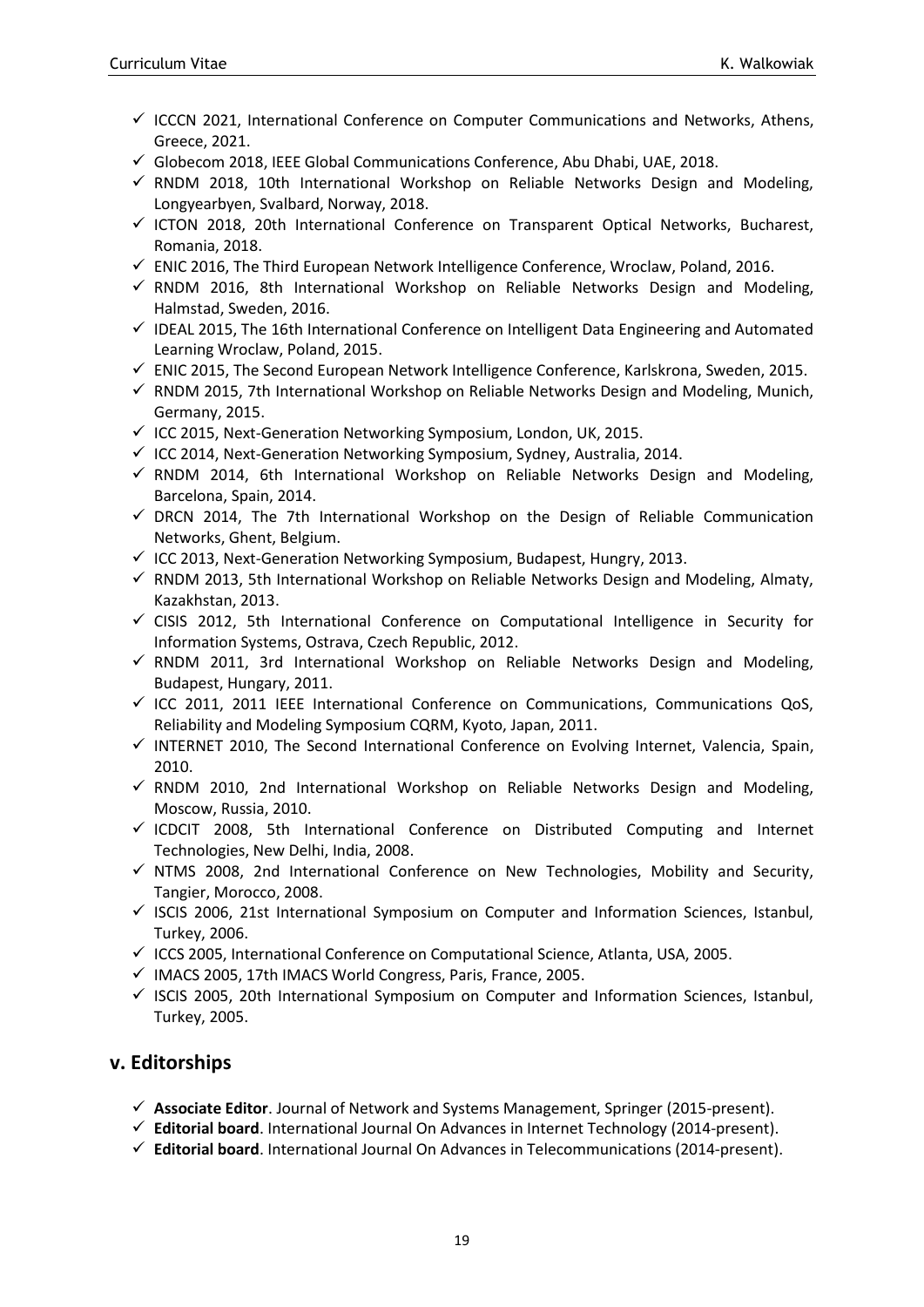- ✓ **Co-Editor** of Proceedings of the 7th International Conference Intelligent Data Engineering and Automated Learning (IDEAL 2015). Wrocław, October 14–16, 2015. Lecture Notes in Computer Science vol. 9375, 2015.
- ✓ **Co-Editor** of Proceedings of the 7th International Workshop on Reliable Networks Design and Modeling (RNDM 2015), Munich, Germany. 2015.
- ✓ **Co-Editor** of Proceedings of the 6th International Workshop on Reliable Networks Design and Modeling (RNDM 2014), Barcelona, Spain, 2014.
- ✓ **Guest Editor** of the special issues "Reliable networks design and modeling" in Telecommunication Systems, Vol. 52, 2013.
- ✓ **Guest Editor** of the special issues "INTELLIGENT NETWORK SECURITY AND SURVIVABILITY" in Cybernetics and Systems, Vol. 44, No. 6-7, 2013.
- ✓ **Guest Editor** of the special issues in GRID COMPUTING in International Journal on Communication Networks and Distributed Systems, Vol. 5, No. 3, 2010.
- ✓ **Co-Editor** of Proceedings of the 2nd International Workshop on Reliable Networks Design and Modeling (RNDM 2010), Moscow, Russia. 2010.

#### <span id="page-19-0"></span>**vi. Journal Reviews**

- $\checkmark$  IEEE Communications Magazine
- $\checkmark$  IEEE/ACM Transactions on Networking
- ✓ IEEE Transactions on Communications
- ✓ IEEE/OSA Journal of Lightwave Technology
- ✓ IEEE Communications Letters
- $\checkmark$  IEEE/OSA Journal of Optical Communications and Networking
- $\checkmark$  IEEE Journal on Selected Areas in Communications
- $\checkmark$  Telecommunication Systems
- $\checkmark$  Photonic Network Communications
- $\checkmark$  Computer Communications
- $\checkmark$  Optical Switching and Networking
- ✓ Future Generation Computer Systems
- ✓ Information Sciences
- $\checkmark$  Annals of telecommunications annales des telecommunications
- $\checkmark$  Optimization Letters
- ✓ IEEE Access
- ✓ IEEE Transactions on Industrial Informatics
- ✓ Journal of Network and Systems Management
- $\checkmark$  Journal of High Speed Networks
- $\checkmark$  International Journal of Applied Mathematics and Computer Science
- $\checkmark$  European Journal of Operational Research
- ✓ Journal of Circuits, Systems and Computers
- $\checkmark$  Computational Optimization and Applications
- $\checkmark$  Pattern Analysis and Applications Journal
- $\checkmark$  International Journal of Computer Mathematics
- ✓ Expert Systems
- ✓ Journal On Advances in Systems and Measurements
- ✓ International Journal of Communication Networks and Distributed Systems
- ✓ Journal of Network Protocols and Algorithms
- ✓ Applied Sciences

#### <span id="page-19-1"></span>**vii. Grant Reviews**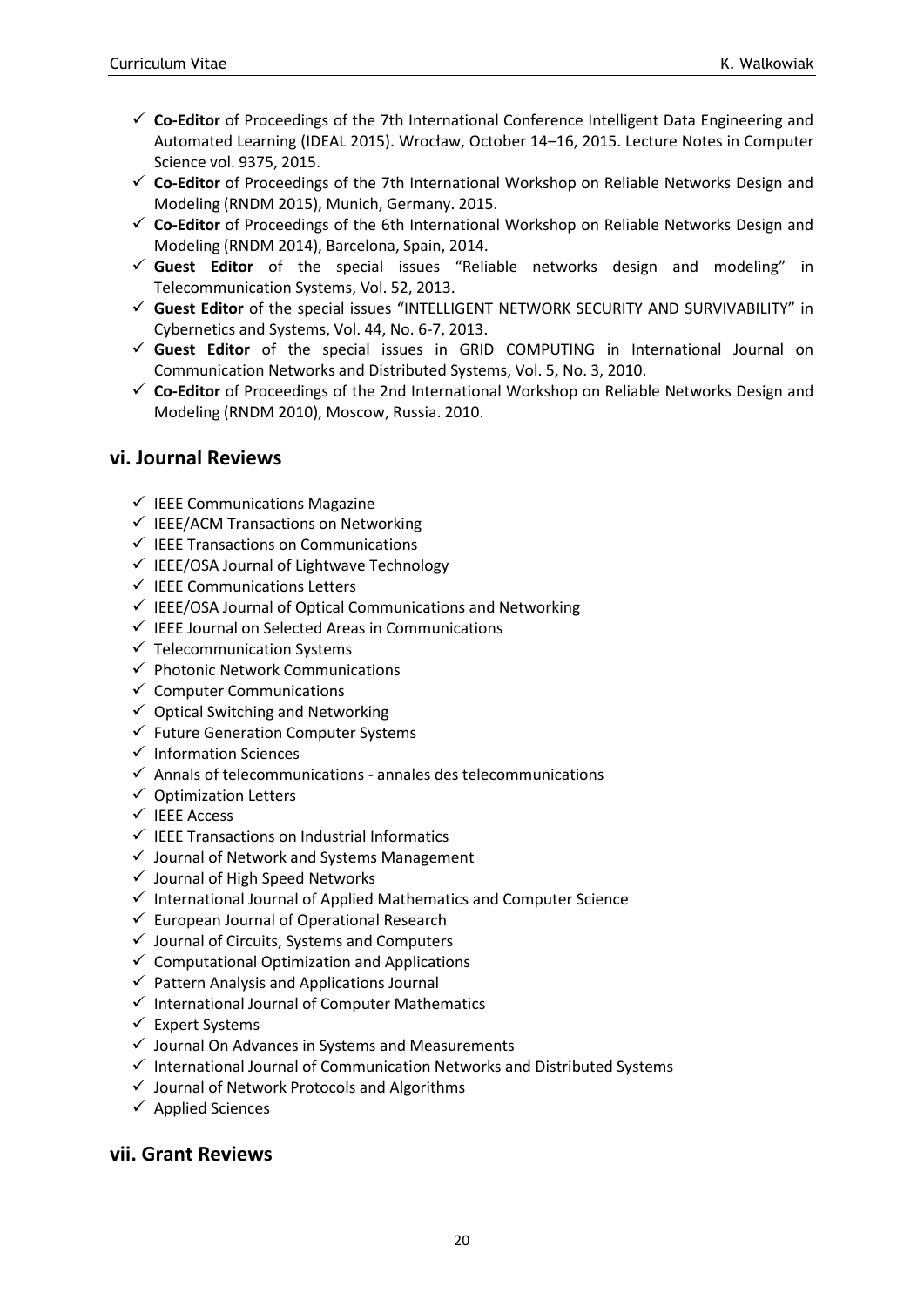- ✓ Wallenberg Academy Fellows Programs, Chalmers University, Sweden.
- $\checkmark$  Research Foundation Flanders FWO, Belgium.
- ✓ Latvian Science Council, Latvia.
- ✓ Swiss National Science Foundation (SNSF), Switzerland.
- $\checkmark$  National Fund for Scientific and Technological Development, FONDECYT, Chile.
- ✓ Quantum Science and Technology (Q@TN), Trento, Italy.
- ✓ National Science Centre (NCN), Poland.
- $\checkmark$  Polish National Centre for Research and Development (NCBiR), Poland.
- $\checkmark$  Polish Innovative Economy National Cohesion Strategy funded by EC, Poland.
- $\checkmark$  Polish Ministry of Science and Higher Education, Poland.

#### <span id="page-20-0"></span>**viii. Dissertation Supervision**

- ✓ I supervised **9 finished PhD**:
	- o Algorithms for Flow Assignment and Resource Allocation in Spectrally-Spatially Flexible Optical Networks (P. Lechowicz, 2019).
	- o Dynamic algorithms for optimization of elastic optical networks (M. Aibin, 2017).
	- $\circ$  Optimization algorithms for survivable elastic optical networks (R. Goścień, 2016).
	- o Modeling and optimization of flows in P2P systems (M. Kucharzak, 2016).
	- o Joint optimization of flow and capacity in survivable multicast systems (W. Kmiecik, 2015).
	- o Joint optimization of flow and capacity in overlay multicast systems (M. Szostak, 2014).
	- $\circ$  Scheduling problems with the aging effect and maintenance cost algorithms and complexity (A. Rudek, 2014).
	- o Optimization of survivable networks based on p-Cycles (A. Smutnicki, 2012).
	- o Modeling and optimization of P2P computing systems (G. Chmaj, 2010).
- ✓ Currently, I am a supervisor of **5 PhD thesis in progress**:
	- o Optimization of optical networks with time varying traffic (A. Włodarczyk).
	- o Machine learning for traffic prediction in optical networks (D. Szostak).
	- o Advanced methods for optimization of multilayer application-aware networks (O. Knapińska).
	- $\circ$  Optimization of 5G converged transport networks with packet switching and delay sensitive traffic flows (D. Mroziński).
	- o AI assisted dimensioning methods for Network Slicing in Next Generation Mobile Networks (D. Dulas).

#### <span id="page-20-1"></span>**ix. Reviews of PhD Thesis, Habilitations, and Professors Applications**

- $\checkmark$  Review of Ph.D. thesis: Damian Kmiecik, Poznań University of Technology, Poland, 2021.
- $\checkmark$  Review of Ph.D. thesis: Cezary Żukowski, Trinity College Dublin, Ireland, 2021.
- ✓ Review of Ph.D. thesis: Edyta Biernacka, University of Mining and Metallurgy in Krakow, Poland, 2021.
- $\checkmark$  Review of Ph.D. thesis: Atyaf Al-Tameemi, Poznań University of Technology, Poland, 2020.
- $\checkmark$  Review of Ph.D. thesis: Sebastian Łaskawiec, UTP University of Science and Technology in Bydgoszcz, Poland, 2020.
- ✓ Review of habilitation and member of Habilitation Committee: Michał Karpowicz, Warsaw University of Technology, Poland, 2020.
- ✓ Review of habilitation and member of Habilitation Committee: Robert Wójcik, University of Mining and Metallurgy in Krakow, Poland, 2019.
- ✓ Review of habilitation and member of Habilitation Committee: Piotr Pacyna, University of Mining and Metallurgy in Krakow, Poland, 2019.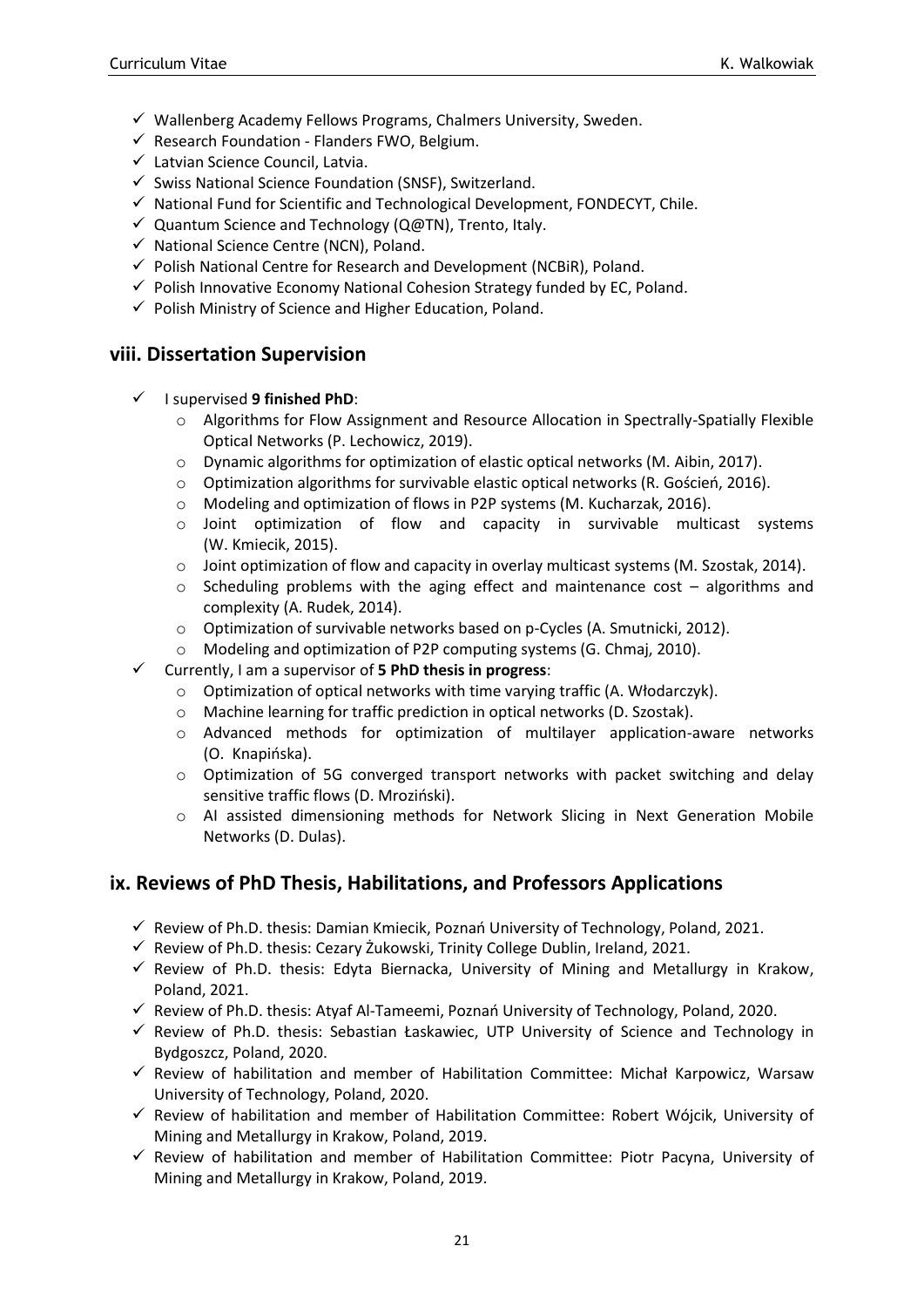- ✓ Review of professor application: Jozef Pieprzyk, Institute of Computer Science, Polish Academy of Sciences, Poland, 2019.
- $\checkmark$  Review of Ph.D. thesis: Mustafa Abdulsahib, Poznań University of Technology, Poland, 2019.
- ✓ Review of habilitation and member of Habilitation Committee: Mariusz Żal, Poznań University of Technology, Poland, 2019.
- ✓ Review of habilitation and member of Habilitation Committee: Rafał Kozik, West Pomeranian University of Technology, Szczecin, Poland, 2019.
- $\checkmark$  Review of professor application: Mariusz Głąbowski, Poznań University of Technology, Poland, 2019.
- $\checkmark$  Review of Ph.D. thesis: Federico Pederzolli, University of Trento, Italy, 2018.
- $\checkmark$  Review of Ph.D. thesis: Krzysztof Stachowiak, Poznań University of Technology, Poland, 2018.
- $\checkmark$  Member of Ph.D. Dissertation Committee: Chenyang Zhou, Arizona State University (ASU), Tempe, Arizona, USA, 2018.
- $\checkmark$  Review of Ph.D. thesis: Pedro López García, University of Deusto, Donostia / San Sebastián, Spain, 2017.
- $\checkmark$  Review of Ph.D. thesis: Tomasz Bartczak, Poznań University of Technology, Poland, 2017.
- $\checkmark$  Review of habilitation and member of Habilitation Committee: Jordi Mongay Batalla, Warsaw University of Technology, Poland, 2017.
- ✓ Review of habilitation and member of Habilitation Committee: Artur Janicki, Warsaw University of Technology, Poland, 2017.
- ✓ Review of habilitation and member of Habilitation Committee: Andrzej Bęben, Warsaw University of Technology, Poland, 2016.
- $\checkmark$  Review of Ph.D. thesis: Michał Stasiak, Poznań University of Technology, Poland, 2016.
- $\checkmark$  Review of Ph.D. thesis: Piotr Boryło, University of Mining and Metallurgy in Krakow, Poland, 2016.
- $\checkmark$  Review of Ph.D. thesis and Ph.D. Dissertation Committee member: Anna Buttaboni, Politecnico di Milano, Italy, 2015.
- ✓ Review of habilitation and member of Habilitation Committee: Piotra Chołda, University of Mining and Metallurgy in Krakow, Poland, 2015.
- ✓ Member of Ph.D. Dissertation Committee: Mohammed Alenazi, The University of Kansas, USA, 2015.
- ✓ Member of Habilitation Committee: Piotr Zwierzykowski, Poznań University of Technology, Poland, 2015.
- ✓ Member of Ph.D. Dissertation Committee: Marco Brunero, Politecnico di Milano, Italy, 2015.
- $\checkmark$  Reviewer of habilitation: Artur Tomaszewski, Warsaw University of Technology, Poland, 2014.
- $\checkmark$  Review of Ph.D. thesis: Błażej Adamczyk, The Silesian Technical University, Poland, 2013.
- ✓ Member of Habilitation Committee: Igor Podolak, Wrocław University of Science and Technology, Poland, 2013.
- $\checkmark$  Review of Ph.D. thesis: Tomasz Gierszewski, Gdansk University of Technology, Poland, 2011.
- $\checkmark$  Review of Ph.D. thesis: Grzegorz Debita, Wrocław University of Science and Technology, Poland, 2010.
- $\checkmark$  Review of Ph.D. thesis: Álvaro Herrero, University of Málaga Campus Teatinos, Spain, 2009.
- $\checkmark$  Review of Ph.D. thesis: Jacek Rak, Gdansk University of Technology, Poland, 2009.
- ✓ Review of Ph.D. thesis: Bruno Baruque Zanó, University of Málaga Campus Teatinos, Spain, 2009.
- ✓ Review of Ph.D. thesis: Konrad Jackowski, Wrocław University of Science and Technology, Poland, 2008.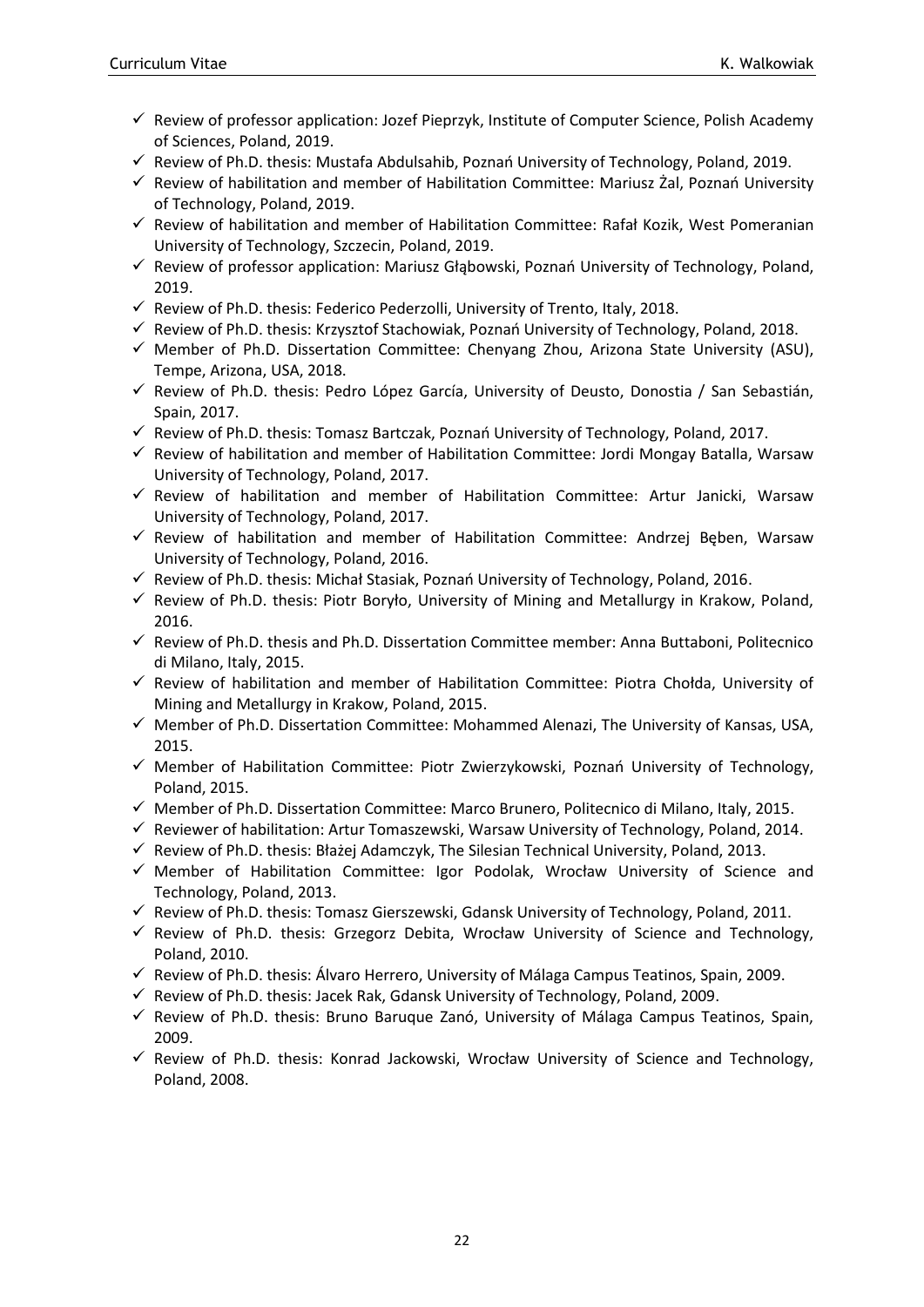# <span id="page-22-0"></span>**F. University Service**

- $\checkmark$  Dean of Doctoral School of Wrocław University of Science and Technology (2020-present).
- ✓ Member of Wrocław University of Science and Technology Senate (2020-present).
- $\checkmark$  Vice-dean of Doctoral School of Wrocław University of Science and Technology (2019-2020).
- ✓ Director of Ph.D. Studies, Faculty of Electronics, Wrocław University of Science and Technology (2013-present).
- $\checkmark$  Member of Council of Faculty of Electronics, Wrocław University of Science and Technology (2013-2019).
- ✓ Member of Faculty Board, Faculty of Electronics, Wrocław University of Science and Technology (2008-2019).
- ✓ Member and secretary of Faculty Evaluation Committee, Faculty of Electronics, Wrocław University of Science and Technology (2012-2016).
- ✓ Member of Faculty Committee for Evaluation and Quality Assurance, Faculty of Electronics, Wrocław University of Science and Technology (2013-present).
- ✓ Member of Initiative Committee for a New Field of Studies Electronic and Computer Engineering, Faculty of Electronics, Wrocław University of Science and Technology (2015).
- ✓ Member of Faculty Committee for Ph.D. in Computer Science, Faculty of Electronics, Wrocław University of Science and Technology (2008-2012).
- ✓ Chairman of Ph.D. Committee for Przemysława Błaśkiewicza, Faculty of Electronics, Wrocław University of Science and Technology (2014).
- ✓ Chairman of Ph.D. Committee for Bartosz Krawczyk, Faculty of Electronics, Wrocław University of Science and Technology (2015).
- ✓ Chairman of Diploma Exam Committee, specialization Design of Teleinformatic Networks, field of study Teleinformatics, Faculty of Electronics, Wrocław University of Science and Technology (2008-present).
- ✓ Chairman of Program Committee for specialization Design of Teleinformatic Networks, field of study Teleinformatics, Faculty of Electronics, Wrocław University of Science and Technology (2014-present).
- ✓ Member of Diploma Exam Committee, specialization Computer Systems and Networks, field of study Computer Science, Faculty of Electronics, Wrocław University of Science and Technology (1999-2008).
- $\checkmark$  Member of Program Committee for specialization Computer Systems and Networks, field of study Computer Science, Faculty of Electronics, Wrocław University of Science and Technology (1999-present).
- $\checkmark$  Member of Program Committee for specialization Design of Teleinformatic Networks, field of study Teleinformatics, Faculty of Electronics, Wrocław University of Science and Technology (2007-present).
- $\checkmark$  Faculty coordinator for cooperation with Nokia (2005-present).
- $\checkmark$  Faculty coordinator for cooperation with Volvo IT (2009-present).
- $\checkmark$  Chairman of statutory fund project S30011/K0402, Department of Systems and Computer Networks, Faculty of Electronics, Wrocław University of Science and Technology (2013-2014).
- $\checkmark$  Chairman of statutory fund project S40029/K0402 Department of Systems and Computer Networks, Faculty of Electronics, Wrocław University of Science and Technology (2014-2015).
- $\checkmark$  Chairman of statutory fund project S50020 W4/K2 Department of Systems and Computer Networks, Faculty of Electronics, Wrocław University of Science and Technology (2015-2016).
- $\checkmark$  Chairman of statutory fund project 0401/0159/16 Department of Systems and Computer Networks, Faculty of Electronics, Wrocław University of Science and Technology (2016-2017).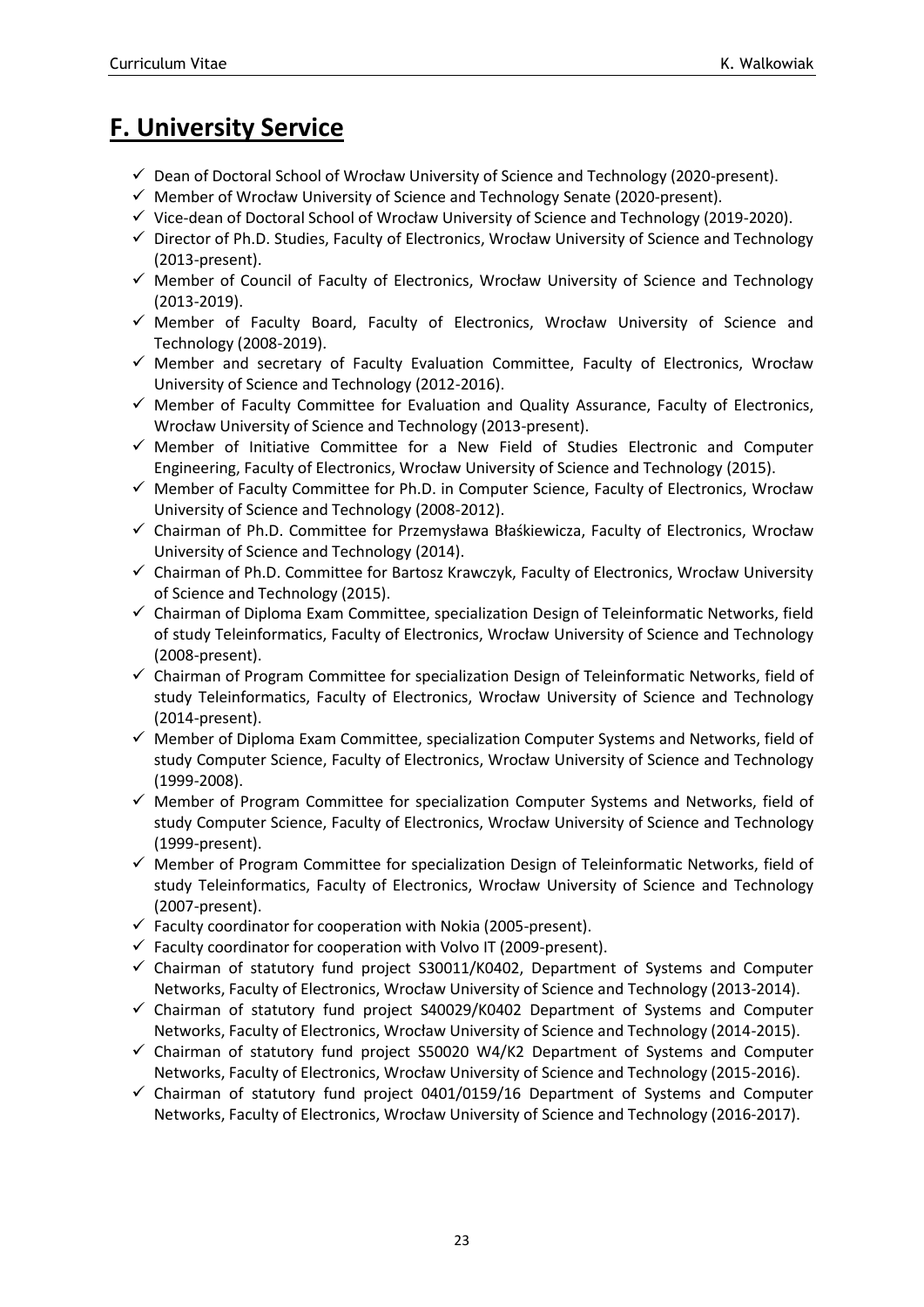## <span id="page-23-0"></span>**G. Awards**

- $\checkmark$  Docendo Discimus Award by Rector of Wroclaw University of Science and Technology (2020).
- $\checkmark$  Wroclaw University of Science and Technology scholarship for best researchers (2017).
- $\checkmark$  Best Paper Award of RNDM 2015, 7th International Workshop on Reliable Networks Design and Modeling, (Munich, Germany, October, 5-7, 2015) for paper: "Comparison of Different Data Center Location Policies in Survivable Elastic Optical Networks" (2015).
- ✓ Fabio Neri Best Paper Award 2014 in Elsevier Journal of Optical Switching and Networking for paper "Routing and Spectrum Allocation Algorithms for Elastic Optical Networks with Dedicated Path Protection" (2014).
- ✓ Award in 2011 Smarter Planet Innovation Award Smarter Communication. Sponsored by the IBM Academic Initiative (2011).
- ✓ National Education Committee Medal (2011).
- $\checkmark$  Best Paper Award of AP2PS 2010, The Second International Conference on Advances in P2P Systems, (Florence, Italy, October 25-30, 2010), for paper: "Optimization of Flows in Level-Constrained Multiple Trees for P2P Multicast System" (2010).
- ✓ Medal of the 100th Anniversary of Technical Schools in Wrocław (2010).
- $\checkmark$  Bronze Cross of Merit (2009).
- $\checkmark$  Best Paper Award of DRCN 2009, The 7th International Workshop on the Design of Reliable Communication Networks, (Washington, USA, October 25-28, 2009) for paper: "Survivability of P2P Multicasting" (2009).
- $\checkmark$  Wroclaw University of Science and Technology multiple Rector's Awards for Scientific Activities or Organizational Activities.
- $\checkmark$  Wroclaw University of Technology Rector's Distinction for Participation in Research Group Cooperating with Cisco (2004).
- $\checkmark$  Wroclaw University of Science and Technology Rector's Award for the Best Graduate (1997).
- $\checkmark$  European Community Scholarship in Tempus Program (1996).